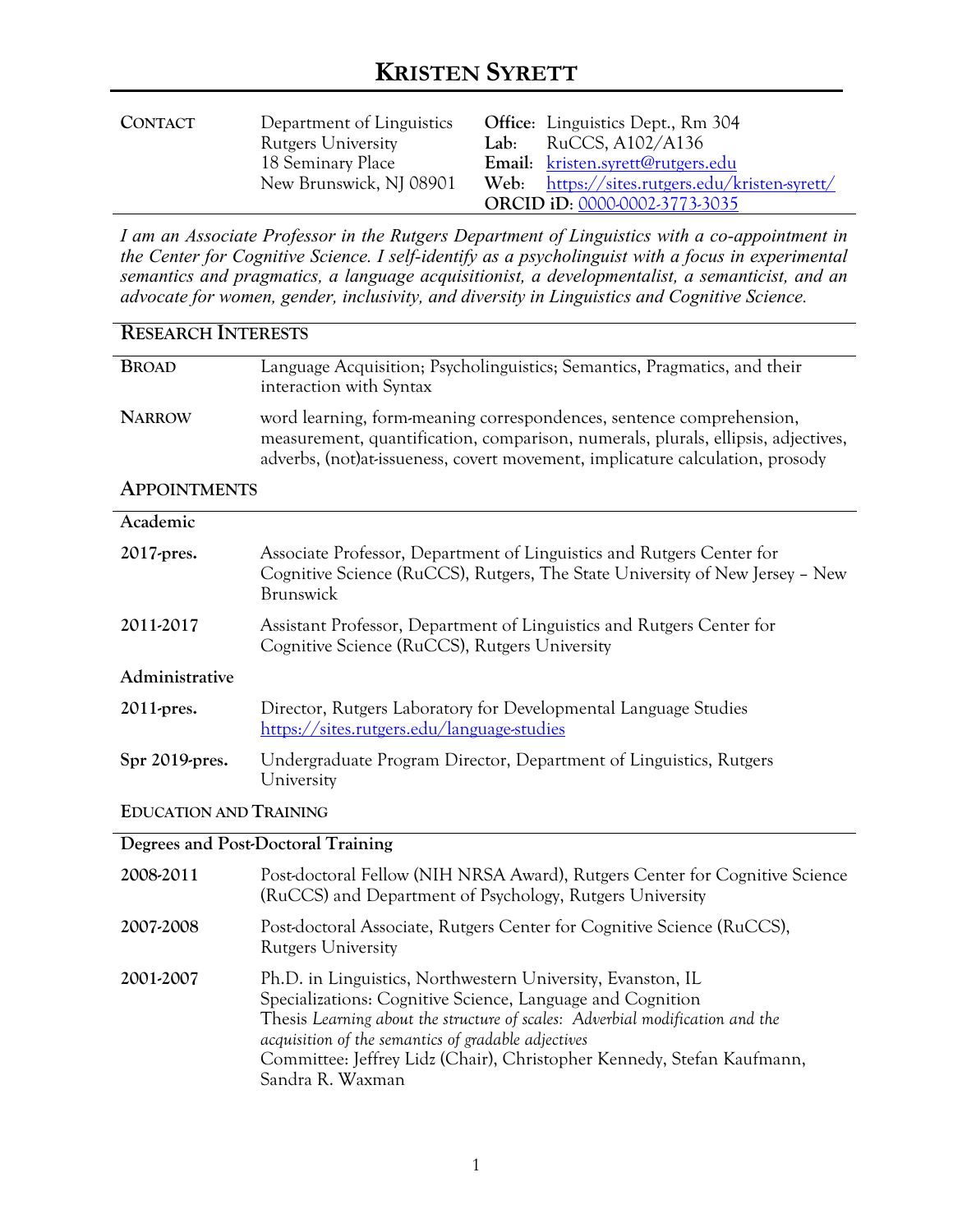| 1998-1999                                | Masters in Education, Loyola University, Baltimore, MD                                                                                                                                            |  |
|------------------------------------------|---------------------------------------------------------------------------------------------------------------------------------------------------------------------------------------------------|--|
| 1993-1997                                | Bachelor of Arts, The Catholic University of America, Washington, DC<br>Magna cum laude, Honors College<br>Major: Elementary Education<br>Minor: Second Language Education and Cultural Diversity |  |
| <b>Additional Education and Training</b> |                                                                                                                                                                                                   |  |
| 2005                                     | LSA Linguistic Summer Institute, MIT, Cambridge, MA                                                                                                                                               |  |
| 2003                                     | LSA Linguistic Summer Institute, Michigan State University, East Lansing, MI                                                                                                                      |  |
| 2002-2005                                | Research Assistant for Christopher Kennedy, Jeffrey Lidz<br>Northwestern University, Evanston, IL                                                                                                 |  |
| 2004                                     | Visiting Scholar, University of Massachusetts, Amherst, MA                                                                                                                                        |  |
| 2004                                     | Traveling Scholar, University of Chicago, Chicago, IL                                                                                                                                             |  |
| 1998-1999                                | Association Montessori Internationale certification (ages 3-6)<br>Ohio Montessori Training Institute, Cleveland, OH                                                                               |  |
| 1997-1998                                | Cours de civilization française, niveau supérieur<br>La Sorbonne, Paris, France                                                                                                                   |  |
| <b>PUBLICATIONS</b>                      |                                                                                                                                                                                                   |  |
| <b>Books</b>                             |                                                                                                                                                                                                   |  |
| 2018                                     | Syrett, K., & Arunachalam, S. (Eds.). Semantics in Language Acquisition, Trends in<br>Language Acquisition (TiLAR) Series. Amsterdam: John Benjamins                                              |  |
| Peer-reviewed journal articles           |                                                                                                                                                                                                   |  |
| in prep.                                 | Gor, V., & Syrett, K. Principle C is just the beginning: Investigating the<br>influence of plausibility and pronominal position on coconstrual.                                                   |  |
| in prep.                                 | Law, J., & Syrett, K. Experimental support for the discourse translucency of<br>bare noun phrases in Mandarin.                                                                                    |  |
| submitted                                | Davies, C., Syrett, K., Taylor, L., Wilkes, S., & Zuniga-Montanez, C.<br>Supporting adjective learning across curriculum by 5-7 year-olds: Insights from<br>psychological research.               |  |

**submitted** Davies, C., Ebbels, S., Nicoll, H., Syrett, K., White, S., & Zuniga-Montanez, C. Supporting adjective learning by children with DLD.

**accepted** Cépeda, P., Kotek, H., Pabst, K. & Syrett, K. Gender bias in linguistics textbooks: Has anything changed since Macaulay & Brice (1997)? *Language*.

**2021** Syrett, K., & Aravind, A. Context sensitivity and the semantics of count nouns in the evaluation of partial objects by children and adults. *Journal of Child Language.*

**2021** Goldin, M., Syrett, K., & Sánchez, L. Perspective-taking with deictic motion verbs in Spanish heritage child speakers: Context-dependent cross-linguistic influence at the lexical level. *Frontiers in Psychology (Language Sciences)*.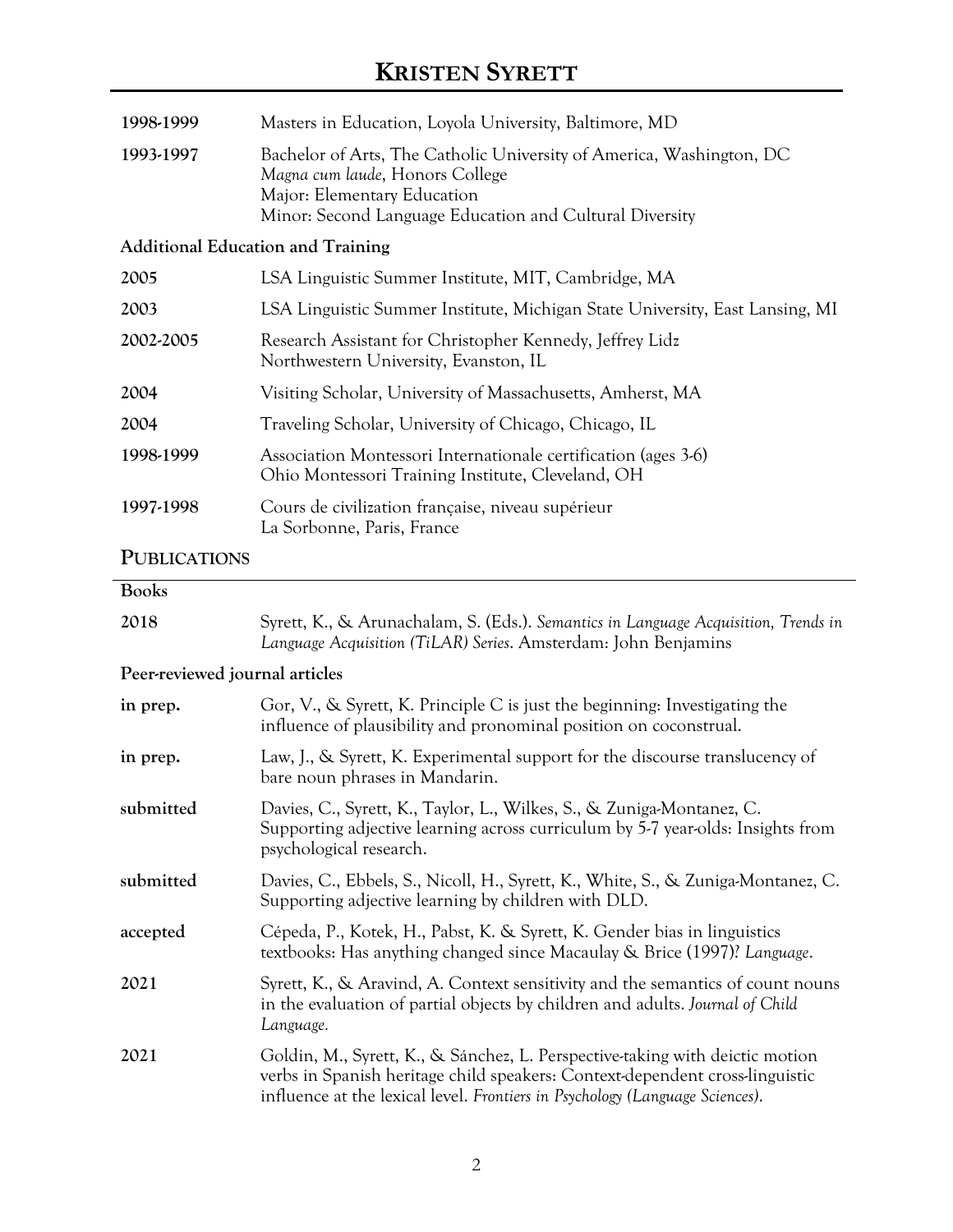| 2021 | Syrett, K., Austin, J., & Sanchez, L. Establishing upper bounds in English<br>monolingual and Heritage Spanish-English bilingual language development.<br>Language Acquisition, 1, 39-64.                                                                                                                                                     |
|------|-----------------------------------------------------------------------------------------------------------------------------------------------------------------------------------------------------------------------------------------------------------------------------------------------------------------------------------------------|
| 2020 | Moyer, M., & Syrett, K. The study of questions. WIREs Cognitive Science<br>(Advanced Review).                                                                                                                                                                                                                                                 |
| 2019 | Moyer, M., & Syrett, K. The semantics of questions. WIREs Cognitive Science<br>(Primer).                                                                                                                                                                                                                                                      |
| 2019 | Syrett, K. & Brasoveanu, A. An experimental investigation of the scope of<br>object comparative quantifiers. Journal of Semantics, 36, 285-315.                                                                                                                                                                                               |
| 2019 | Syrett, K., Latourrette, A., Ferguson, B., & Waxman, S. R. Crying helps, but<br>being sad doesn't: Infants constrain nominal reference using known verbs, not<br>known adjectives. Cognition, 193.                                                                                                                                            |
| 2017 | Achimova, A., Syrett, K., Musolino, J., Déprez, V. Children's developing<br>knowledge of wh-/quantifier question-answer relations. Language Learning and<br>Development, 1, 80-99.                                                                                                                                                            |
| 2017 | Arii, T., Syrett, K., & Goro, T. Investigating the form-meaning mapping in the<br>acquisition of English and Japanese measure phrase comparatives. Natural<br>Language Semantics, 25, 53-90.                                                                                                                                                  |
| 2017 | Syrett, K., Austin, J., Sanchez, L., Germak, C., Lingwall, A., Perez-Cortes, S.,<br>Arias-Amaya, A., & Baker, H. The influence of conversational context and the<br>developing lexicon on the calculation of scalar implicatures: Insights from<br>Spanish-English bilingual children. Linguistic Approaches to Bilingualism, 7, 230-<br>264. |
| 2017 | Syrett, K., Lingwall, A., Perez-Cortes, S., Austin, J., Sanchez, L., Baker, H.,<br>Germak, C., & Arias-Amaya, A. Differences between Spanish monolingual and<br>Spanish-English bilingual children in their calculation of entailment-based<br>scalar implicatures. Glossa Special Issue: Acquisition of Quantification, 2, 1-19.             |
| 2016 | Arunachalam, S., Syrett, K., & Chen, Y. Lexical disambiguation in verb<br>learning: Evidence from the intransitive frame in English and Mandarin<br>Chinese. Frontiers in Psychology (Language Sciences), 7, 1-14.                                                                                                                            |
| 2016 | Syrett, K., & Musolino, J. All together now: Collectivity, distributivity, and the<br>semantics of together in child and adult language. Language Acquisition: A Journal<br>of Developmental Linguistics, 23, 175-197.                                                                                                                        |
| 2015 | Syrett, K. (a). Events and agents in the acquisition of universal quantification.<br>Theoretical Linguistics, 41, 211-222.                                                                                                                                                                                                                    |
| 2015 | Syrett, K. (b). Experimental support for inverse scope readings of finite-clause<br>embedded Antecedent-Contained Deletion sentences. Linguistic Inquiry, 46,<br>579-592.                                                                                                                                                                     |
| 2015 | Syrett, K. (c). QR out of a tensed clause: Evidence from Antecedent-Contained<br>Deletion. Ratio Special issue: Investigating Meaning (Ed. by N. Hansen and E.<br>Borg), 28, 395-421.                                                                                                                                                         |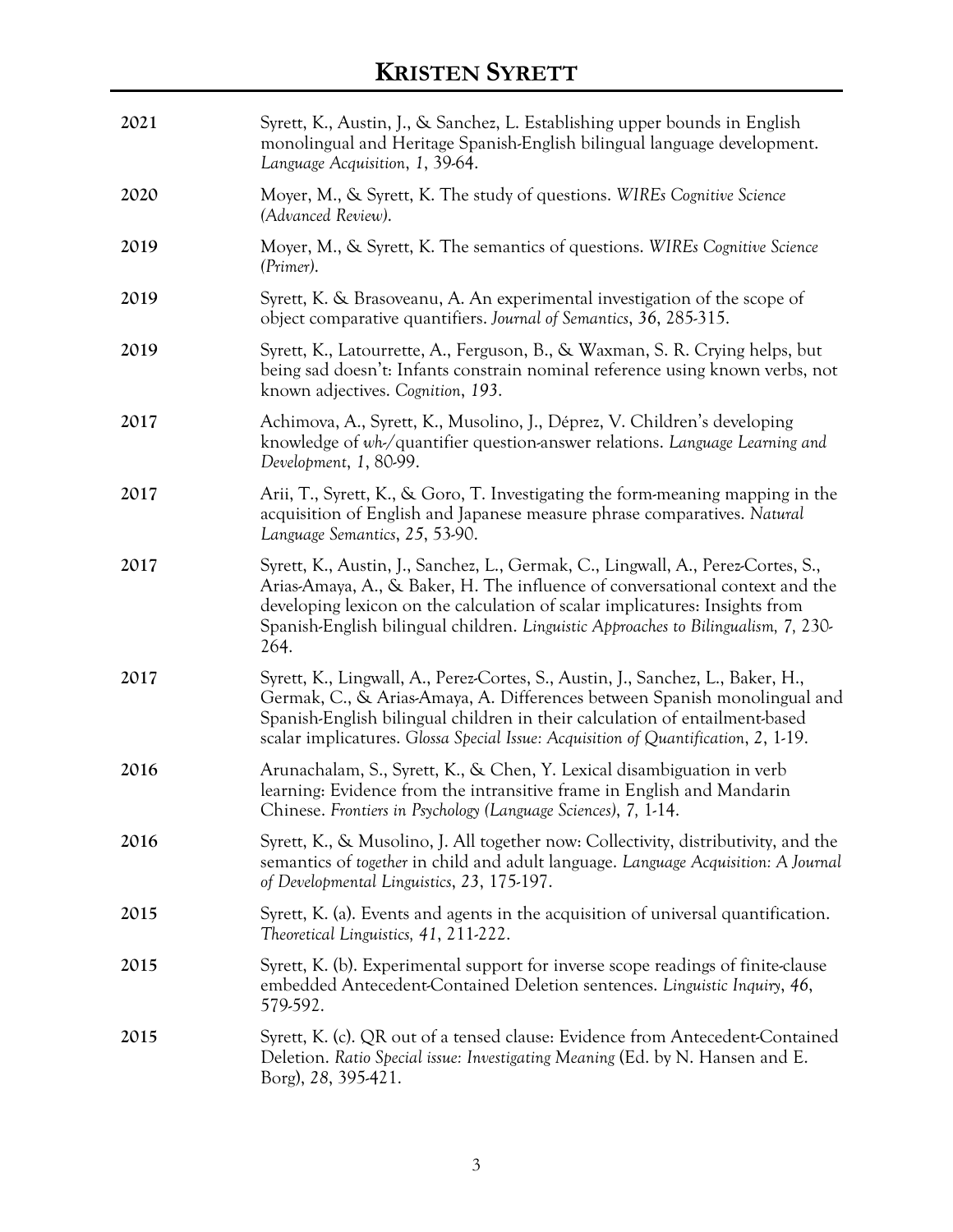| 2015                     | Syrett, K., & Koev, T. Experimental evidence for the truth conditional<br>contribution and shifting information status of appositives. Journal of Semantics,<br>32, 525-577.                                           |  |
|--------------------------|------------------------------------------------------------------------------------------------------------------------------------------------------------------------------------------------------------------------|--|
| 2014                     | Syrett, K., Arunachalam, S., & Waxman, S. R. Slowly but surely: Adverbs<br>support verb learning in 2-year-olds. Language Learning and Development, 10, 263-<br>278.                                                   |  |
| 2014                     | Syrett, K., & Kawahara, S. Production and perception of listener-oriented clear<br>speech in child language. Journal of Child Language, 41, 1373-1389.                                                                 |  |
| 2014                     | Syrett, K., Simon, G., & Nisula, K. Prosodic disambiguation of scopally<br>ambiguous sentences in a discourse context. Journal of Linguistics, 50, 453-493.                                                            |  |
| 2013                     | Déprez, V., Syrett, K., & Kawahara, S. The interaction of syntax, prosody, and<br>discourse in licensing French wh-in-situ questions. Lingua (Special issue: Prosody at<br>the Grammatical Crossroad), 124, 4-19.      |  |
| 2013                     | Syrett, K. The role of cardinality in the interpretation of measurement<br>expressions. Language Acquisition: A Journal of Developmental Linguistics, 20, 228-<br>240.                                                 |  |
| 2013                     | Syrett, K., & Musolino, J. Collectivity, distributivity, and the interpretation of<br>numerical expressions in child and adult language. Language Acquisition: A<br>Journal of Developmental Linguistics, 20, 259-291. |  |
| 2012                     | Syrett, K., Musolino, J., & Gelman, R. (a). How can syntax support number<br>word acquisition? Language Learning and Development, 8, 146-176.                                                                          |  |
| 2012                     | Syrett, K., Musolino, J., & Gelman, R. (b). Number word acquisition:<br>Bootstrapping, cardinality and beyond. (reply to commentaries). Language<br>Learning and Development, 8, 190-195.                              |  |
| 2011                     | Syrett, K., & Lidz, J. Competence, performance and the locality of Quantifier<br>Raising: Evidence from 4-year-old children. Linguistic Inquiry, 42, 305-337.                                                          |  |
| 2010                     | Syrett, K., Kennedy, C., & Lidz, J. Meaning and context in children's<br>understanding of gradable adjectives. Journal of Semantics, 27, 1-35.                                                                         |  |
| 2010                     | Syrett, K., & Lidz, J. 30-month-olds use the distribution and meaning of<br>adverbs to interpret novel adjectives. Language Learning and Development, 6, 258-<br>282.                                                  |  |
| 2009                     | Syrett, K., & Lidz, J. QR in child grammar: Evidence from Antecedent-<br>Contained Deletion. Language Acquisition: A Journal of Developmental Linguistics,<br>16, 67-81.                                               |  |
| Papers in Edited Volumes |                                                                                                                                                                                                                        |  |

| to appear | Kennedy, C., & Syrett, K. Numerals denote degree quantifiers: Evidence from<br>child language.                                                                              |
|-----------|-----------------------------------------------------------------------------------------------------------------------------------------------------------------------------|
| to appear | Syrett, K. Behavioral acquisition methods with preschool-age children. In Jon<br>Sprouse (Ed.), Oxford handbook of experimental syntax. Oxford: Oxford University<br>Press. |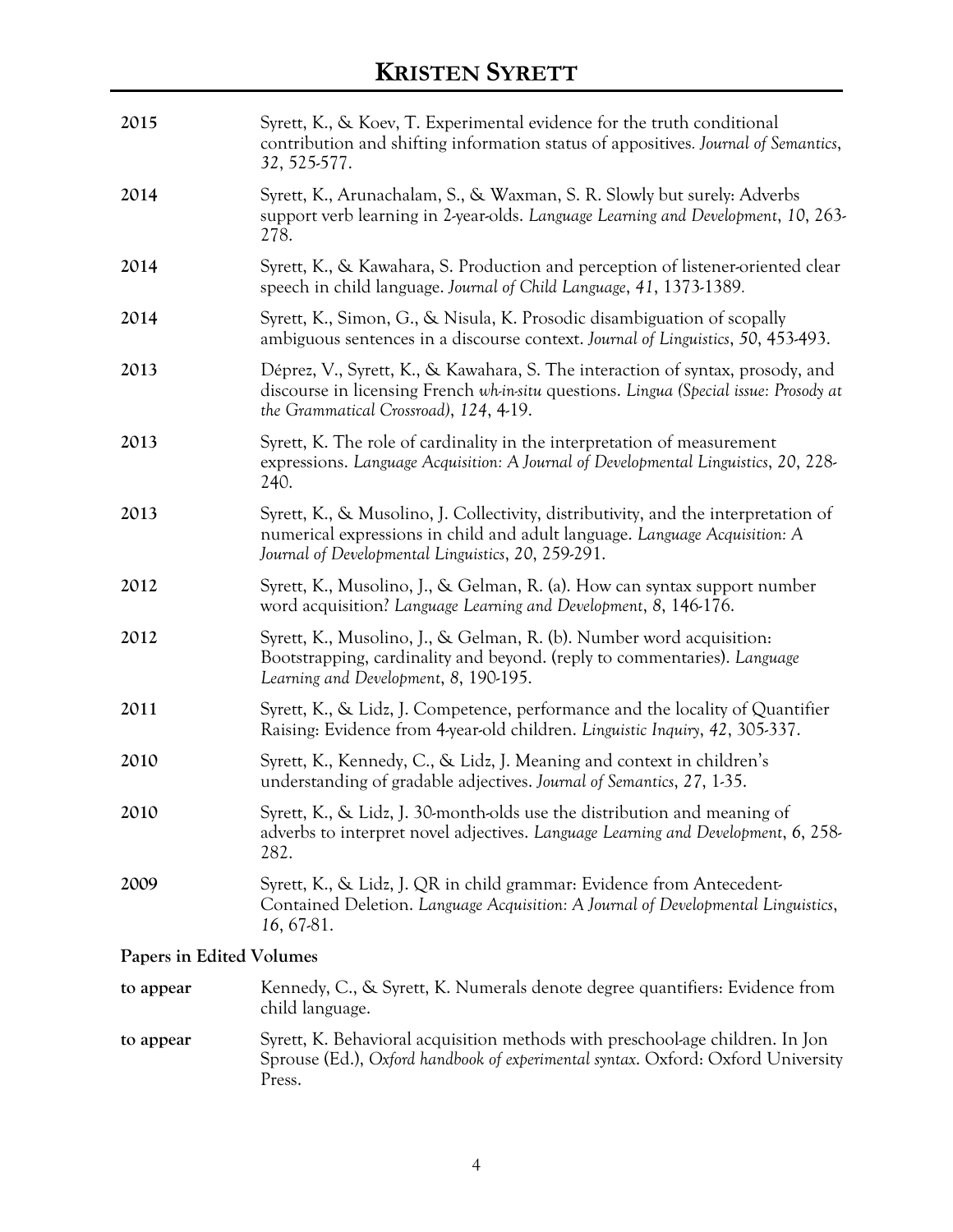| 2019                          | Syrett, K. Antecedent-contained deletion. In C. Cummins & N. Katsos (Eds.),<br>Oxford handbook of experimental semantics and pragmatics (pp. 387-400). Oxford:<br>Oxford University Press.                                                                                                                |
|-------------------------------|-----------------------------------------------------------------------------------------------------------------------------------------------------------------------------------------------------------------------------------------------------------------------------------------------------------|
| 2019                          | Syrett, K. Distributivity. In C. Cummins & N. Katsos (Eds.), Oxford handbook of<br>experimental semantics and pragmatics (pp. 143-155). Oxford: Oxford University<br>Press.                                                                                                                               |
| 2019                          | Syrett, K., & Gor, V. The perils of interpreting comparatives with pronouns for<br>children and adults. In D. Altshuler and J. Rett (Eds.), The semantics of plurals,<br>focus, degrees, and times: Essays in honor of Roger Schwarzschild (pp. 185-216).<br>Dordrecht: Springer.                         |
| 2018                          | Syrett, K. The historical emergence and current study of semantics in<br>acquisition. In Syrett, K. & Arunachalam, S. (Eds.), Semantics in language<br>acquisition, Trends in Language Acquisition (TiLAR) Series (pp. 1-18). Amsterdam:<br>John Benjamins.                                               |
| 2018                          | Syrett, K. Overt, covert, and clandestine operations: Ambiguity and ellipsis in<br>acquisition. In K. Syrett & S. Arunachalam (Eds.), Semantics in language<br>acquisition, Trends in Language Acquisition (TiLAR) Series (pp. 275-297).<br>Amsterdam: John Benjamins.                                    |
| 2016                          | Syrett, K. Comparatives and degree constructions. In J. Lidz, W. Snyder, & J.<br>Pater (Eds.), Oxford handbook of developmental linguistics (pp. 463-497). Oxford:<br>Oxford University Press.                                                                                                            |
| 2014                          | Syrett, K. Adjectives (Acquisition of). In Patricia Brooks & Vera Kempe (Eds.),<br>Encyclopedia of language development (pp. 1-3). Thousand Oaks, CA: SAGE<br>Reference Publications.                                                                                                                     |
| 2012                          | Déprez, V., Syrett, K., & Kawahara, S. Interfacing information and prosody:<br>French in situ questions. In Irene Franco, Sara Lusini, and Andrés Saab (Eds.),<br>Romance languages and linguistic theory: Selected papers from 'Going Romance' 2010<br>24 (pp. 135-154). Amsterdam: John Benjamins.      |
| <b>Conference Proceedings</b> |                                                                                                                                                                                                                                                                                                           |
| 2020                          | Gotowski, M., & Syrett, K. Investigating the hypothesis space of children's<br>interpretation of comparatives. Proceedings of the $44th$ Annual Boston University<br>Conference on Language Development (pp. 154-167). Somerville, MA: Cascadilla<br>Press.                                               |
| 2019                          | Gor, V., & Syrett, K. Beyond Principle C: (Not)-at-issueness and plausibility<br>influence acceptability of coconstrual. In Eszter Ronai, Laura Stigliano and<br>Yenan Sun (Eds.), Proceedings of the $54th$ Annual Chicago Linguistic Society (pp.<br>109-124). Chicago, IL: Chicago Linguistic Society. |
| 2019                          | Moyer, M., & Syrett, K. Contextual, lexical, and structural factors licensing<br>Mention-Some embedded questions. In Eszter Ronai, Laura Stigliano and<br>Yenan Sun (Eds.), Proceedings of the $54th$ Annual Chicago Linguistic Society (pp.<br>361-376). Chicago, IL: Chicago Linguistic Society.        |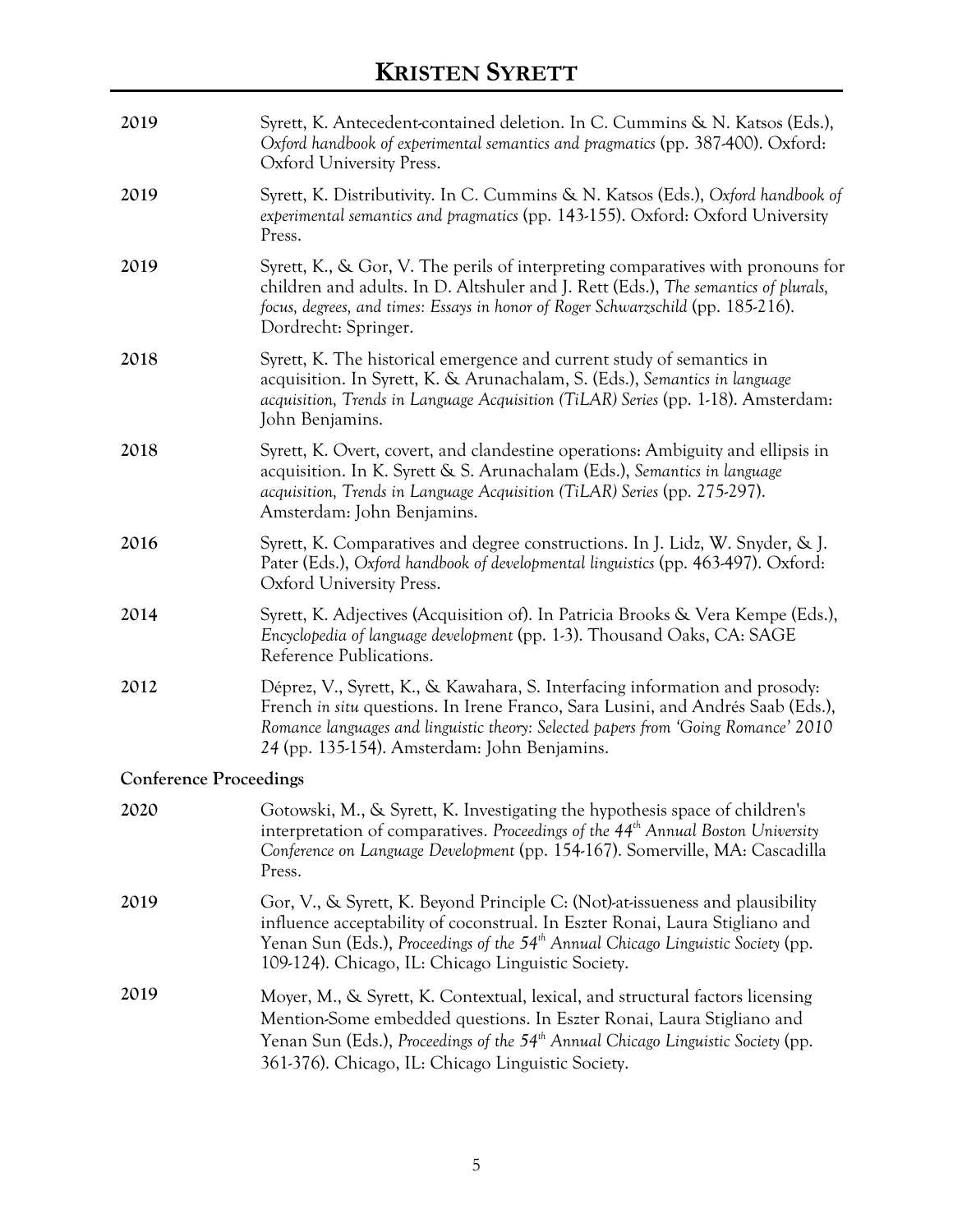| 2019 | Moyer, M., & Syrett, K. (Non-)Exhaustivity in embedded questions:<br>Contextual, lexical and structural factors. In Proceedings of Sinn und Bedeutung<br>23.                                                                                                                                                                                          |
|------|-------------------------------------------------------------------------------------------------------------------------------------------------------------------------------------------------------------------------------------------------------------------------------------------------------------------------------------------------------|
| 2019 | Moyer, M., Husnain, Z., & Syrett, K. Won't somebody think of the<br>children? Beyond maximality with plural definite descriptions. In Megan M.<br>Brown and Brady Dailey (Eds.), Proceedings of the 43 <sup>rd</sup> Annual Boston University<br>Conference on Language Development (pp. 441-443). Somerville, MA: Cascadilla<br>Press.               |
| 2018 | Bary, C., Altshuler, D., Syrett, K., & de Swart, P. Factors licensing embedded<br>present tense in speech reports. In Uli Sauerland and Stephanie Solt (Eds.),<br>Proceedings of Sinn und Bedeutung 22 (pp. 127-142).                                                                                                                                 |
| 2018 | Simon-Pearson, L., & Syrett, K. Assessing truth and speaker knowledge when<br>utterances are not maximally true. In Anne B. Bertolini and Maxwell J. Kaplan<br>(Eds.), Proceedings of the $42^{\text{nd}}$ Annual Boston University Conference on Language<br>Development (pp. 708-721). Somerville, MA: Cascadilla Press.                            |
| 2017 | Law, J., & Syrett, K. Experimental evidence for the discourse potential of bare<br>nouns in Mandarin. In Andrew Lamont and Katerina Tetzloff (Eds.),<br>Proceedings of the 47 <sup>th</sup> Annual North East Linguistics Society (NELS) Vol. 2 (pp. 231-<br>240). Amherst, MA: GLSA.                                                                 |
| 2016 | Arii, T., Syrett, K., & Goro, T. Setting the standard in the acquisition of<br>Japanese and English comparatives. In R. Burkholder et al. (Eds.), Proceedings of<br>the 50 <sup>th</sup> Annual Chicago Linguistic Society (CLS) (pp. 17-32). Chicago, IL: Chicago<br>Linguistic Society.                                                             |
| 2016 | Bajaj, V., & Syrett, K. -hii: Modality meets exclusivity. Proceedings of the Penn<br>Linguistics Conference (PLC), vol. 22 (1). http://repository.upenn.edu/pwpl/                                                                                                                                                                                     |
| 2016 | Syrett, K., & Arunachalam, S. Young children's developing expectations about<br>the language of events. In Jennifer Scott and Deb Waughtal (Eds.), Proceedings of<br>the 40 <sup>th</sup> Annual Boston University Conference on Language Development (pp. 375-<br>390). Somerville, MA: Cascadilla Press.                                            |
| 2015 | Gor, V., & Syrett, K. Picking up after sloppy children: What pronouns reveal<br>about children's analysis of English comparative constructions. In Elizabeth<br>Grillo and Kyle Jepson (Eds.), Proceedings of the 39 <sup>th</sup> Annual Boston University<br>Conference on Language Development (pp. 191-203). Somerville, MA: Cascadilla<br>Press. |
| 2015 | Syrett, K. Mapping properties to individuals in language acquisition. In<br>Elizabeth Grillo and Kyle Jepson (Eds.), Proceedings of the 39 <sup>th</sup> Annual Boston<br>University Conference on Language Development (pp. 398-410). Somerville, MA:<br>Cascadilla Press.                                                                           |
| 2014 | Arunachalam, S., & Syrett, K. Specifying event reference in verb learning. In<br>Will Orman and Matthew Calleau (Eds.), Proceedings of the 38 <sup>th</sup> Annual Boston<br>University Conference on Language Development. Somerville, MA: Cascadilla Press.                                                                                         |
| 2014 | Syrett, K., G. Simon, & Nisula, K. Prosodic disambiguation of scopally<br>ambiguous sentences. In Hsin-Lun Huang, Ethan Poole, and Amanda Rysling                                                                                                                                                                                                     |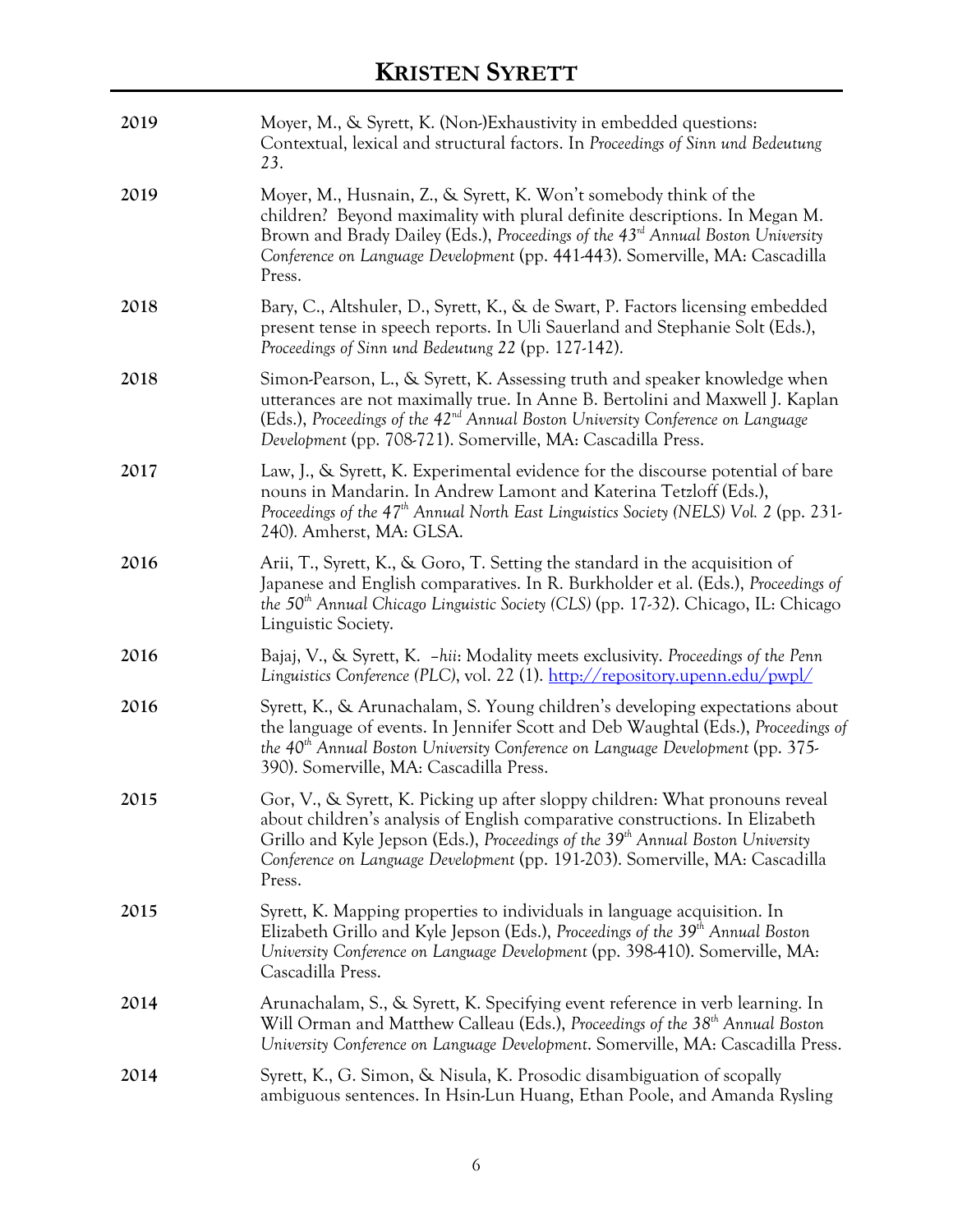|       | (Eds.), Proceedings of 43 <sup>rd</sup> Annual Meeting of the North East Linguistic Society (NELS)<br>Vol. 2 (pp. 141-152). Amherst, MA: GLSA.                                                                                                                                                                                                                                                                                                                               |
|-------|------------------------------------------------------------------------------------------------------------------------------------------------------------------------------------------------------------------------------------------------------------------------------------------------------------------------------------------------------------------------------------------------------------------------------------------------------------------------------|
| 2013  | Achimova, A., Crosby, C., Déprez, V., Syrett, K., & Musolino, J. Which<br>account of wh-/quantifier interaction should everyone adopt? A new take on a<br>classic developmental puzzle. In Sarah Baiz, Nora Goldman, and Rachel<br>Hawkes (Eds.), Proceedings of the 37 <sup>th</sup> Annual Boston University Conference on<br>Language Development (pp. 1-12). Somerville, MA: Cascadilla Press.                                                                           |
| 2012  | Arunachalam, S., Syrett, K., & Waxman, S. R. Can adverbs call attention to<br>manner of motion for 2-year-olds learning verbs? In Biller, Alia K., Esther Y.<br>Chung, and Amelia E. Kimball (Eds.), Proceedings of the 36 <sup>th</sup> Annual Boston<br>University Conference on Language Development (pp. 63-73). Somerville, MA:<br>Cascadilla Press.                                                                                                                    |
| 2010  | Syrett, K. The representation and processing of measure phrases by four-year-<br>olds. In Katie Franich, Kate Iserman, & Lauren L. Keil (Eds.), Proceedings of the<br>$34th$ Annual Boston University Conference on Language Development (pp. 421-432).<br>Somerville, MA: Cascadilla Press.                                                                                                                                                                                 |
| 2006  | Syrett, K., & Lidz, J. Learning scope economy: Why children will QR out of a<br>tensed embedded clause but adults won't. In Christopher Davis, Amy Rose<br>Deal, & Youri Zabbal (Eds.), Proceedings of 36 <sup>th</sup> Annual Meeting of the North East<br>Linguistic Society (NELS) (pp. 575-586). UMass, Amherst: GLSA.                                                                                                                                                   |
| 2006  | Syrett, K., Bradley, E., Kennedy, C., & Lidz, J. Shifting standards: Children's<br>understanding of gradable adjectives. In Kamil Ud Deen, Jun Nomura, Barbara<br>Schulz, & Bonnie D. Schwartz (Eds.), Proceedings of the Inaugural Conference on<br>Generative Approaches to Language Acquisition - North America, Honolulu, HI, Vol.<br>2 (pp. 353-364). Cambridge, Mass: UConn Occasional Papers in Linguistics 4.                                                        |
| 2005  | Syrett, K., & Lidz, J. Children want to access every interpretation adults do. v1.<br>In Leah Bateman, & Cherlon Ussery (Eds.), Proceedings of 35 <sup>th</sup> Annual Meeting of<br>the North East Linguistic Society (NELS). Charleston, SC: Booksurge Publishing,<br>pp. 591-602. v2. In Alejna Brugos, Manuella R. Clark-Cotton, & Seungwan Ha<br>(Eds.), Proceedings Supplement of the 29 <sup>th</sup> Annual Boston University Conference on<br>Language Development. |
| 2004  | Lidz, J., McMahon, E., Syrett, K., Viau, J., Anggoro, F., Peterson-Hicks, J.,<br>Sneed, E., Bunger, A., Flevaris, T., Graham, A., Grohne, K., Lee, Y., & Strid,<br>J. E. Quantifier Raising in 4-year-olds. In Alejna Brugos, Linnea Micciulla, &<br>Christine E. Smith (Eds.), Proceedings of the 28 <sup>th</sup> Annual Boston University<br>Conference on Language Development (pp. 340-349). Somerville, MA: Cascadilla<br>Press.                                       |
| Other |                                                                                                                                                                                                                                                                                                                                                                                                                                                                              |
| 2012  | Macaulay, M., & Syrett, K. Why major in linguisticsand what does a linguist<br>do? FAQ for the Linguistic Society of America. (Previous version: 2005)                                                                                                                                                                                                                                                                                                                       |
| 2011  | Syrett, K. LSA Annual Meeting Poster FAQs. (Previous version, 2005: Syrett, K.<br>How to design and present a successful poster. (online resource drafted at the<br>request of the Linguistic Society of America)                                                                                                                                                                                                                                                            |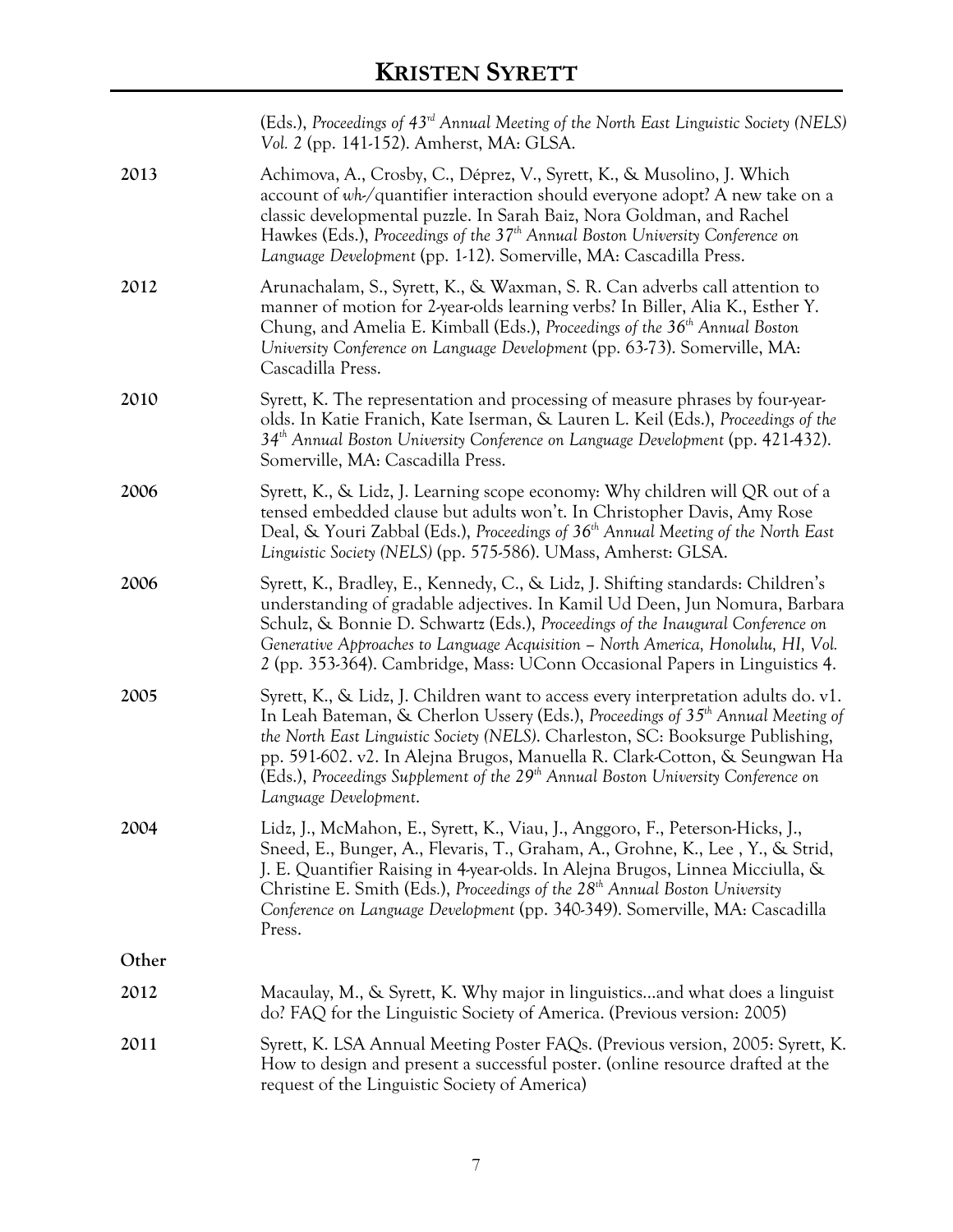| <b>GRANTS</b> |                                                                                                                                                                                                                                                        |
|---------------|--------------------------------------------------------------------------------------------------------------------------------------------------------------------------------------------------------------------------------------------------------|
| 2021-2024     | PI: Context dependence across categories: Bridging developmental,<br>experimental, and theoretical perspectives. (Collaborative grant with Athulya<br>Aravind, MIT); January 2021-January 2024.<br>NSF award no. BCS-2016963/2016895 Amount: \$266,853 |
| 2021-2-22     | Co-PI (with Crystal Akers): School of Arts and Sciences Online Course<br>Development Award. Amount: \$10,000                                                                                                                                           |
| 2019-2021     | PI: Doctoral Dissertation Research: Linguistic cues and speaker goals in the<br>question/answer exchange (Morgan Moyer, Co-PI); September 2019-May 2020.<br>NSF award no. BCS-1918068. Amount: \$14,792                                                |
| 2016-2017     | Co-PI (with Ernest Lepore and Mary Rigdon): Support for the 2016 North<br>American Summer School on Logic, Language, and Information (NASSLLI);<br>July, 2016 - New Brunswick, New Jersey.<br>NSF award no. 1556428. Amount: \$44,119                  |
| 2013-2018     | Co-PI (with Veneeta Dayal): School of Arts and Sciences Entrepreneurial<br>Initiatives Program (SASEP). Amount: \$20,000                                                                                                                               |
| 2013-2014     | PI, Rutgers University Research Council Grant: Spanish-English Bilingual<br>Language Acquisition in New Brunswick, NJ. Amount: \$2,500                                                                                                                 |

### **FELLOWSHIPS AND AWARDS**

| 2020      | Linguistic Service Award (shared), Linguistic Society of America for the Pop-Up<br>Mentoring Program (PUMP) Initiative                                                                                                                                                                                        |
|-----------|---------------------------------------------------------------------------------------------------------------------------------------------------------------------------------------------------------------------------------------------------------------------------------------------------------------|
| 2018      | Early Career Award, Linguistic Society of America. One award presented<br>annually: "This award recognizes scholars early in their career who have made<br>outstanding contributions to the field of linguistics." Amount: up to \$500 in<br>travel expenses and complimentary registration to Annual Meeting |
| 2017      | Rutgers University Presidential Fellowship for Teaching Excellence. Amount:<br>\$1,000.                                                                                                                                                                                                                       |
| 2013      | "Best Paper Written by an Untenured Scientist" awarded by Language<br>Acquisition: A Journal of Developmental Linguistics for "Collectivity, distributivity,<br>and the interpretation of plural numerical expressions in child and adult<br>language," published in Issue 20.4                               |
| 2008-2011 | NIH Ruth L. Kirschstein National Research Service Award (NRSA) Post-<br>Doctoral Fellowship (Sponsor: Rochel Gelman, Co-Sponsor: Julien Musolino)<br>(NIH funding level: $\leq$ 20%)                                                                                                                          |
| 2007      | Postdoctoral Fellowship, Rutgers Center for Cognitive Science, Rutgers<br>University                                                                                                                                                                                                                          |
| 2007      | Linguistic Service Award, Linguistic Society of America (the first such award<br>presented to a student by the LSA: honorary lifetime membership)                                                                                                                                                             |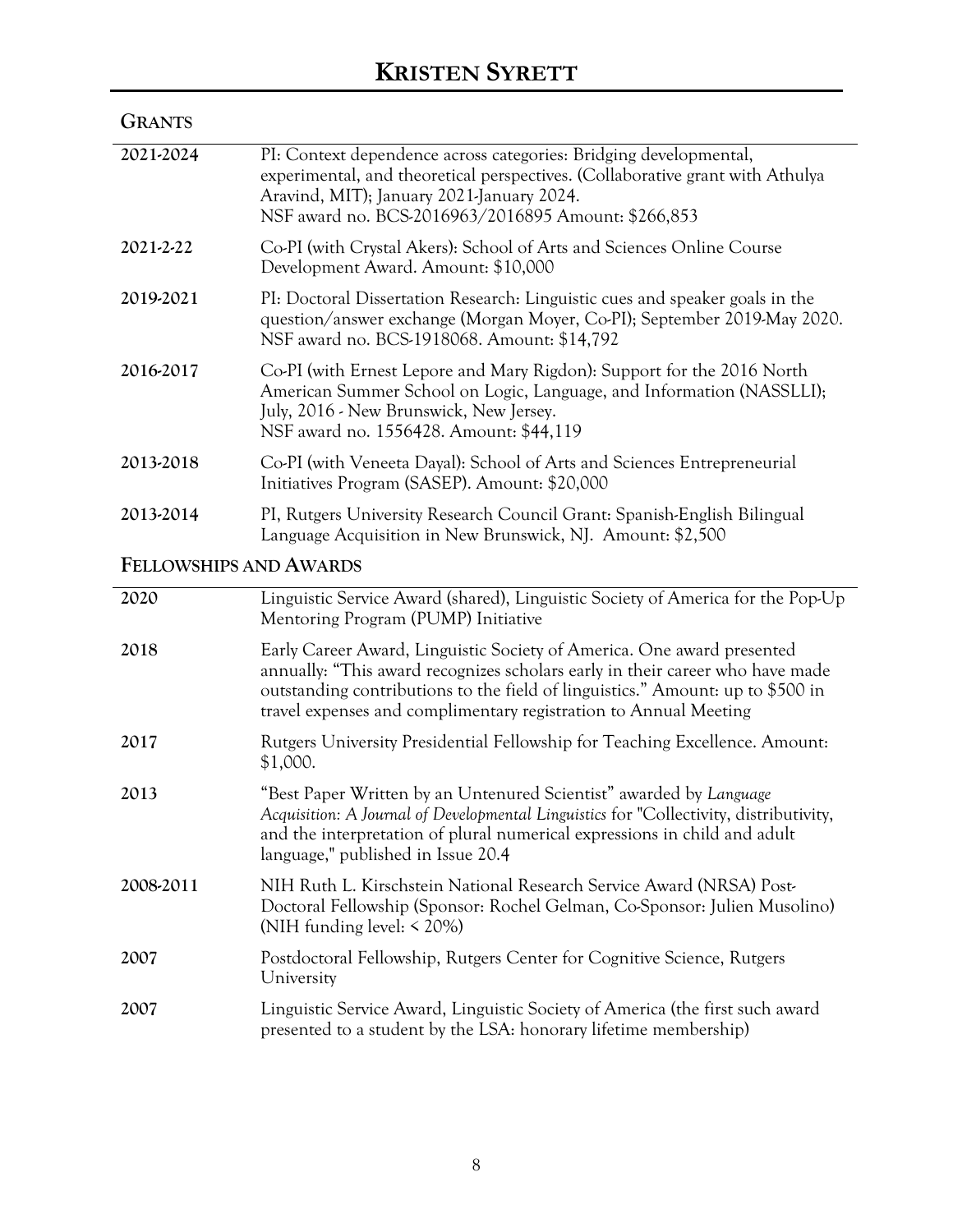| 2005-2007                                           | Presidential Fellowship, The Graduate School, Northwestern University (the<br>most prestigious honor bestowed to a graduate student at Northwestern<br>University: full tuition, stipend, appointment to the Society of Fellows)                                                                                          |
|-----------------------------------------------------|---------------------------------------------------------------------------------------------------------------------------------------------------------------------------------------------------------------------------------------------------------------------------------------------------------------------------|
| 2005                                                | Fellowship, LSA Summer Institute hosted by MIT and Harvard University<br>(second-time recipient of an Institute fellowship; full tuition)                                                                                                                                                                                 |
| 2003-2005                                           | Bernard and Julia Bloch Memorial Fellowship, Linguistic Society of America<br>(the most prestigious Institute fellowship presented by the LSA): full tuition,<br>stipend to the 2003 LSA Summer Institute hosted by Michigan State<br>University, appointment as the student representative to the Executive<br>Committee |
| 2001                                                | Language and Cognition Fellowship, Northwestern University (full tuition,<br>stipend)                                                                                                                                                                                                                                     |
| 1993-1997                                           | Archdiocesan Scholarship, The Catholic University of America (the most<br>prestigious scholarship presented to an incoming student: four years of full<br>tuition)                                                                                                                                                        |
| $\mathbf{D}_{\mathbf{D}}$ $\mathbf{D}_{\mathbf{D}}$ |                                                                                                                                                                                                                                                                                                                           |

### **PRESENTATIONS**

| Media Appearances, Interviews, and Consulting on Diversity, Bias, and Inclusive Language |                                                                                                                                                                                                  |  |
|------------------------------------------------------------------------------------------|--------------------------------------------------------------------------------------------------------------------------------------------------------------------------------------------------|--|
| 2021                                                                                     | Interviewed and featured in American Refugee podcast Episode #15: 'Invasive<br>Species!' (host Sam Graber). June.                                                                                |  |
| 2021                                                                                     | Interviewed and quoted in 3 "compliments" that actually fetishize POC (by<br>Melissa Pandika). Mic.com. May 24.                                                                                  |  |
| 2021                                                                                     | Invited speaker and expert consultant on Inclusive Language, NCAA Office of<br>Inclusion. Regular meetings concerning NCAA guidelines and Inclusive<br>Language Lunch & Learn. April 29.         |  |
| 2021                                                                                     | Invited speaker and expert consultant on Inclusive Language,<br>TwentyFirstCenturyBrand. February 17.                                                                                            |  |
| 2021                                                                                     | Interviewed and quoted in <i>What exactly does it mean to be a patriot?</i> Experts<br>say it's not easy to define.' (by Amir Vera). CNN. January 30.                                            |  |
| 2020                                                                                     | Invited speaker and expert consultant on Inclusive Language, McKinsey &<br>Company (global consulting firm). Dec. 10.                                                                            |  |
| 2020                                                                                     | Invited speaker and consultant. Lunch and Learn Talk on Inclusive Language,<br>Black @ YouTube Employee Resource Group (ERG) Diaspora Lunch Series.<br>August 14.                                |  |
| 2020                                                                                     | Consulted for and quoted in <i>How to Incorporate Inclusive Language in Your</i><br>Marketing Materials' (by Althea Fung). Health Care Marketing. Sept. 18.                                      |  |
| 2020                                                                                     | Interviewed and quoted in <u>'Here are some commonly used terms that actually</u><br>have racist origins' (by Olivia Eubanks). ABC News. July 30.                                                |  |
| 2020                                                                                     | Interviewed and featured in Here & Now, WBUR, NPR segment 'The language'<br>of racism: Why it's time to get rid of master bedroom, cake walk, grandfather<br>clause' (host Robin Young) July 23. |  |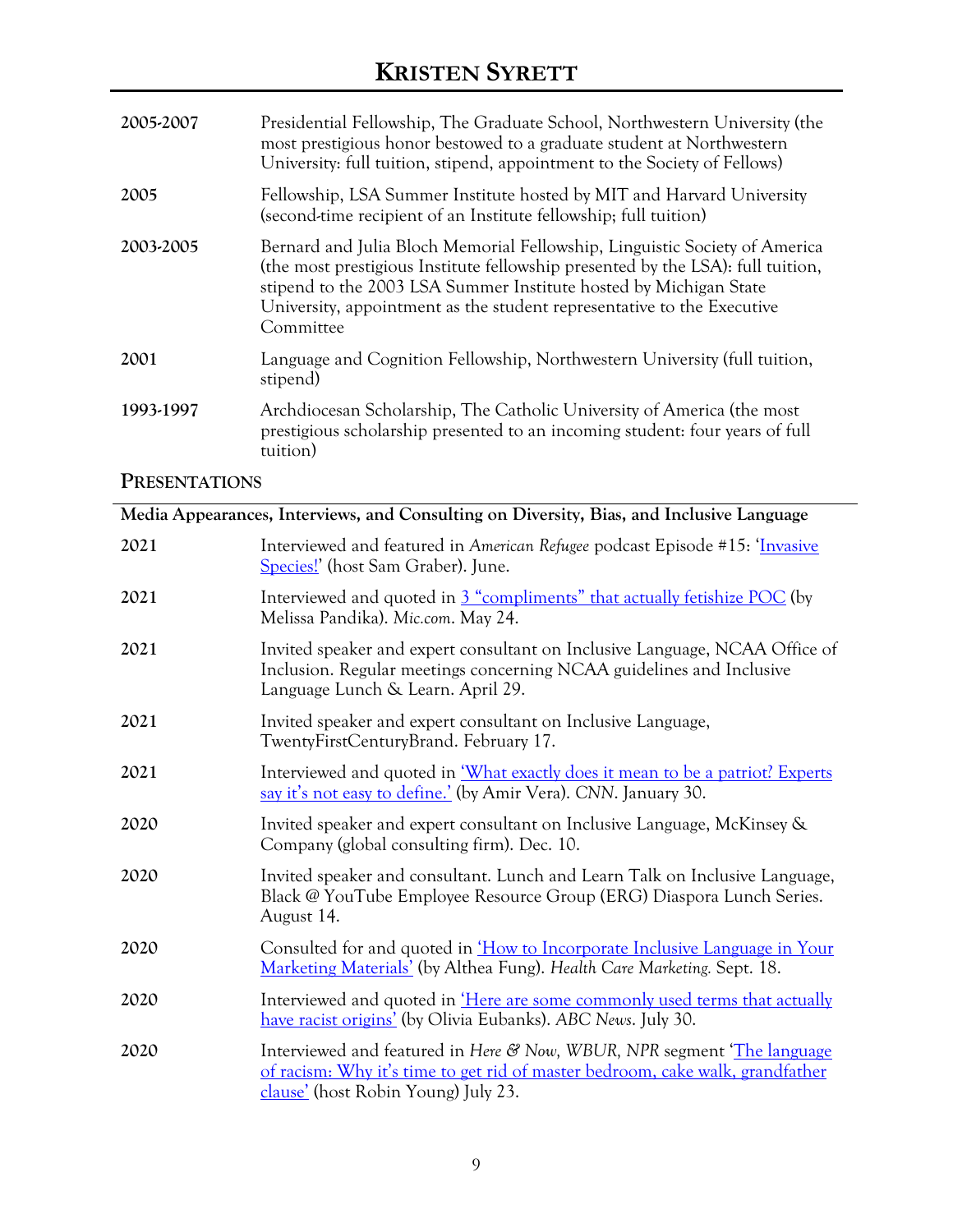| 2020                 | Interviewed and quoted in 'From 'master bedroom' to 'blacklist': What will it<br>take to change racist terms in our everyday language?' (by Korin Miller). Yahoo!<br>Life. July 7.                                                                               |  |
|----------------------|------------------------------------------------------------------------------------------------------------------------------------------------------------------------------------------------------------------------------------------------------------------|--|
| 2020                 | Interviewed and featured in In Plain Language podcast, Episode: 'The<br><u>fascinating ways video chat may impact language'</u> (host Kelsey Kloss). May.                                                                                                        |  |
| 2019                 | Interviewed and featured in In Plain Language podcast, Episode: <i>How is the</i><br><u>internet changing language for kids'</u> (host Kelsey Kloss). November.                                                                                                  |  |
| 2019                 | Consulted for and quoted in the <b>Inclusive Language Guide</b> ,<br>Counseling@Northwestern blog, The Family Institute, Northwestern<br>University. October 16.                                                                                                 |  |
| 2019                 | Interviewed and quoted in Associated Press coverage of the Berkeley gender-<br>neutral language ordinance (by Olga R. Rodriguez and Samantha Maldonado).<br>July 19.                                                                                             |  |
| 2016                 | Interviewed and quoted in <i>Millenials discuss origin of modern language terms'</i><br>(by Samantha Karas). The Daily Targum, Rutgers (pp. 1, 5). April 15.                                                                                                     |  |
| <b>Invited Talks</b> |                                                                                                                                                                                                                                                                  |  |
| 2022                 | Invited speaker, MACSIM semantics/pragmatics conference, University of<br>Pennsylvania, Spring, TBD.                                                                                                                                                             |  |
| 2021                 | Invited talk, Rutgers University Gardner Fellowship seminar, Fall (date TBD).                                                                                                                                                                                    |  |
| 2021                 | Navigating a discourse context as a budding conversationalist: The case of nominal<br>reference. Michigan State University. September 16.                                                                                                                        |  |
| 2021                 | Invited commentary. Workshop on 'Scale, degrees and implicature: Novel<br>synergies between Semantics and Pragmatics.' Zoom (University of Potsdam).<br>May 26-28. (canceled due to medical reasons)                                                             |  |
| 2021                 | Adjective meaning in language development. Children learning adjectives:<br>Perspectives from psychological research, the primary classroom, and speech<br>language therapy. University of Leeds, Great Britain. March 18.                                       |  |
| 2021                 | Language at the heart of social justice discourse. Multidisciplinary approaches to<br>examining the relationship between language and issues of social justice.<br>Rutgers University Language and Social Justice Initiative. Feb. 10.                           |  |
| 2020                 | What partial objects tell us about context in nominal semantics. UC Berkeley. Nov. 2.                                                                                                                                                                            |  |
| 2020                 | Experiments in Cross-Category Vagueness. Rutgers-Bochum Conference. March 7.                                                                                                                                                                                     |  |
| 2019                 | Setting the standard and making comparisons in language acquisition. XPrag<br>Workshop: The semantics and pragmatics of gradable adjectives: Integrating<br>perspectives from linguistic theory, psycholinguistics and modeling. Cologne,<br>Germany, May 16-17. |  |
| 2019                 | Vagueness and context sensitivity with nouns: Evidence from children and adults.<br>University of Hawaii. May 6.                                                                                                                                                 |  |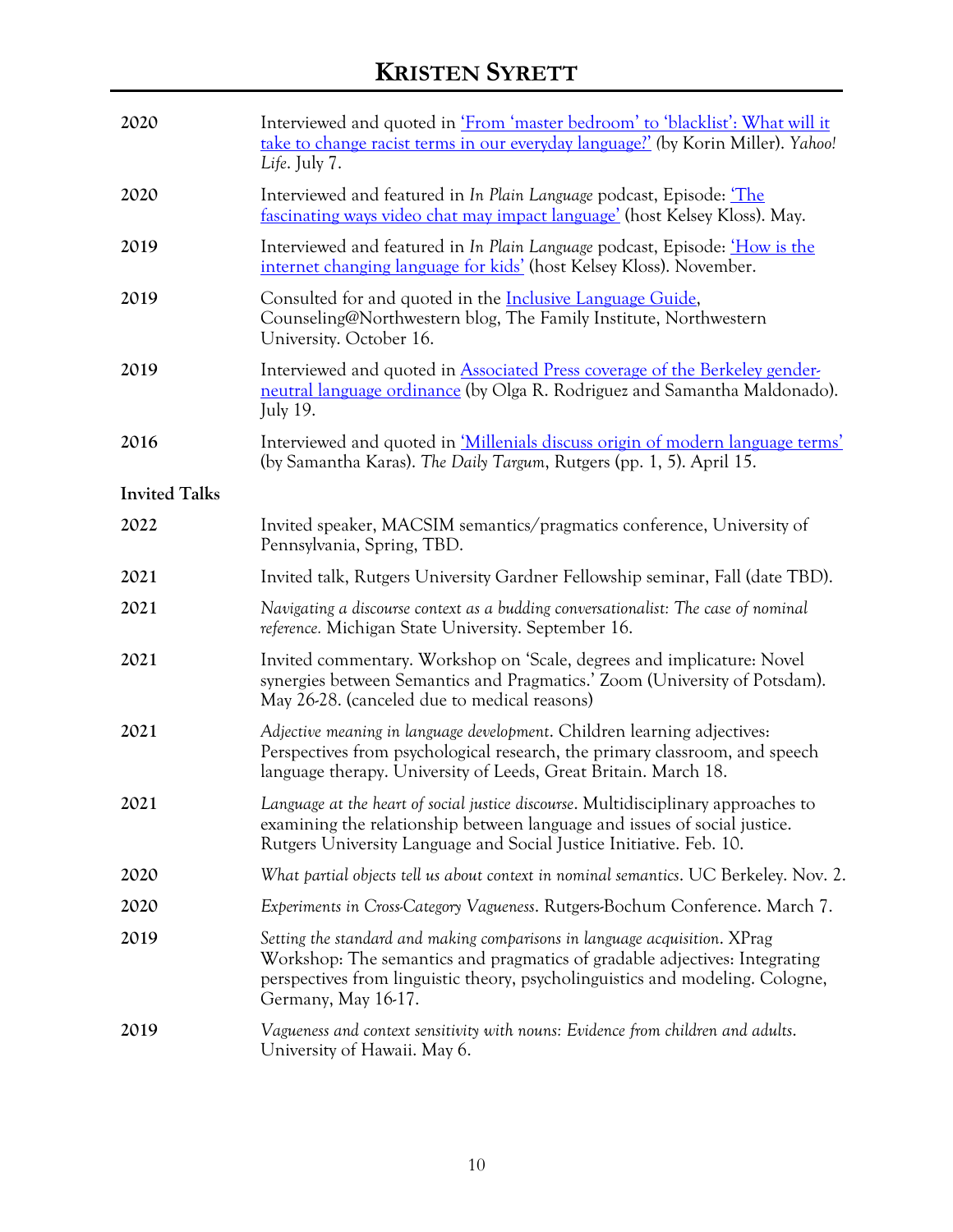| 2019 | Playing with semantic building blocks: Acquiring the lexical representations of verbs and<br><i>adjectives</i> . University of Massachusetts, Amherst, MA, February 22.                                                                                                                                                 |  |  |  |
|------|-------------------------------------------------------------------------------------------------------------------------------------------------------------------------------------------------------------------------------------------------------------------------------------------------------------------------|--|--|--|
| 2018 | Conversational Implicatures in Heritage and Child L2 Bilingualism (with Jennifer<br>Austin and Liliana Sanchez). Workshop on Current Investigations in<br>Bilingualism, Rutgers University, April 14.                                                                                                                   |  |  |  |
| 2018 | Experimental evidence for context sensitivity in the nominal domain: What children and<br>adults reveal. University of California, Santa Cruz, March 2.                                                                                                                                                                 |  |  |  |
| 2018 | Context sensitivity in adjectives and nominals: Evidence from children and adults.<br>University of Massachusetts, Amherst. Feb. 21.                                                                                                                                                                                    |  |  |  |
| 2018 | Context sensitivity, vagueness and gradability in nominals: Evidence from child and<br>adult language. Stanford University, Jan. 26.                                                                                                                                                                                    |  |  |  |
| 2018 | Gendered Language Across Contexts: How to foster participation, level the playing field,<br>and minimize gatekeeping. Invited panelist/presenter, 'Our Linguistics<br>Community: Addressing Bias, Power Dynamics, Harassment', Annual Meeting of<br>the Linguistic Society of America, Salt Lake City, UT, January 5-7. |  |  |  |
| 2017 | True, False, and Somewhere in Between. CUNY Graduate Center, New York, NY,<br>Nov. 9.                                                                                                                                                                                                                                   |  |  |  |
| 2017 | Semantic support for word learning: The case of adjectives and verbs. Workshop on<br>Word Learning and Linguistic Theory, Rutgers University - New Brunswick,<br>Sept. 30.                                                                                                                                              |  |  |  |
| 2017 | Evaluating truth and speaker knowledge when statements aren't entirely true:<br>Experimental evidence from children and adults. University of Reading, England,<br>Sept. 14.                                                                                                                                            |  |  |  |
| 2017 | Learning from children's setbacks and successes with quantification, Washington<br>University in St. Louis, March 24.                                                                                                                                                                                                   |  |  |  |
| 2017 | The theoretical and developmental consequences of children's interpretation of<br>comparative constructions, New York University, Jan. 27.                                                                                                                                                                              |  |  |  |
| 2016 | An experimental investigation of nominal gradability: Parts and wholes, New York<br>University Philosophy of Language Workshop, NYU, New York, Nov. 14.                                                                                                                                                                 |  |  |  |
| 2016 | Experimental Evidence for Gradability with Nominals and Category Membership,<br>CUNY Cognitive Science Speaker Series, CUNY, New York, NY, Oct. 28.                                                                                                                                                                     |  |  |  |
| 2016 | Puzzles in children's acquisition of comparatives, University of Massachusetts,<br>Amherst, MA, Sept. 23.                                                                                                                                                                                                               |  |  |  |
| 2016 | Reasoning in Context in Child Language Acquisition, Université du Québec à<br>Montréal (UQAM) Reasoning and Language Day as part of the Summer School<br>in Cognitive Sciences, Montréal, Canada, June 23-25.                                                                                                           |  |  |  |
| 2016 | Word by word: Experimental investigations in the acquisition of the lexicon, Semantics<br>and Linguistic Theory (SALT) Conference. Keynote speaker. UT-Austin, May 12-16.                                                                                                                                               |  |  |  |
| 2016 | Levels of Predication in Language Acquisition, University of Connecticut, Storrs,<br>April 1-2.                                                                                                                                                                                                                         |  |  |  |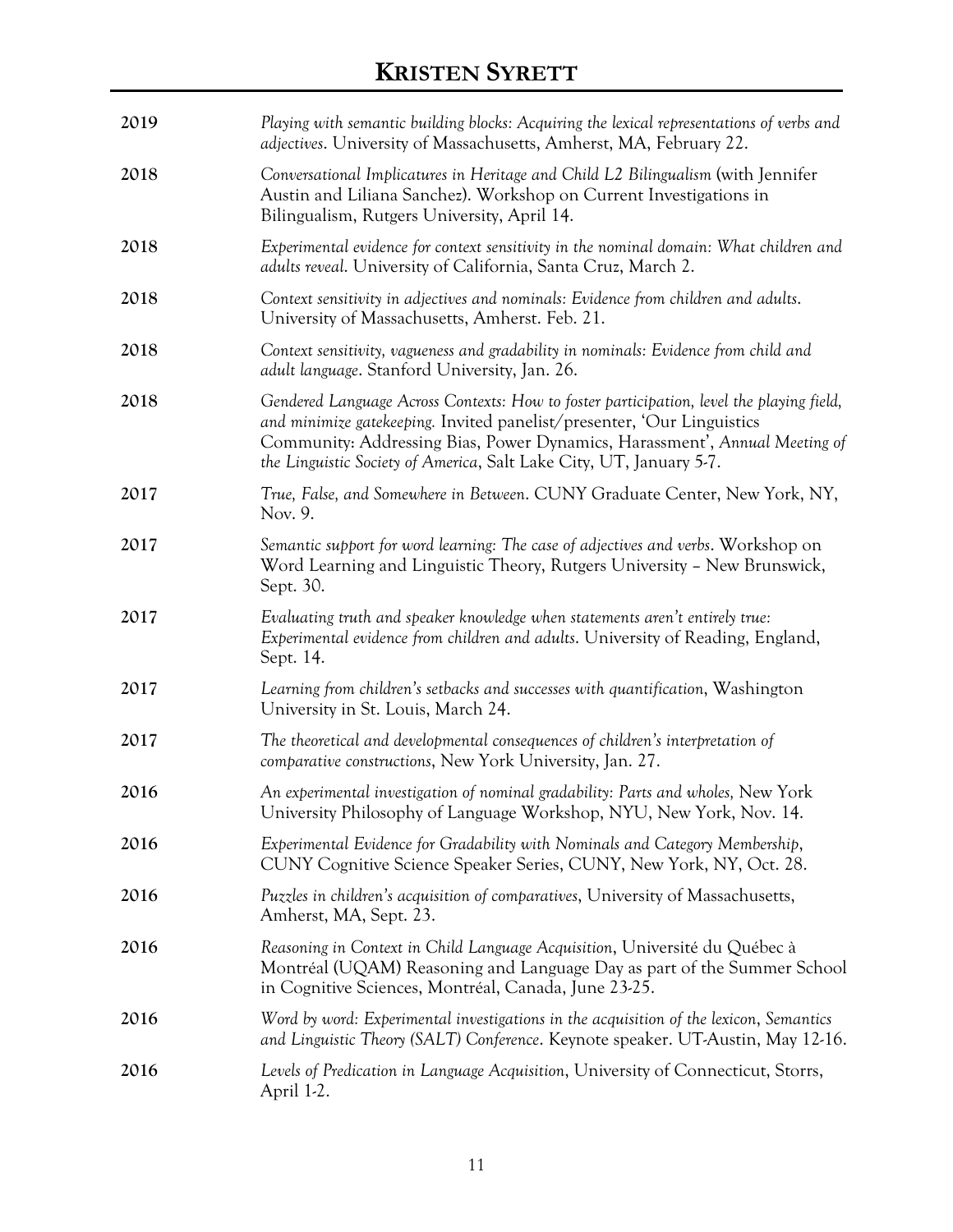| 2016 | Collectivity, Distributivity, and Quantification in Language Acquisition, Johns<br>Hopkins University, March 24-25.                                                                                                                                                                                                                       |  |  |
|------|-------------------------------------------------------------------------------------------------------------------------------------------------------------------------------------------------------------------------------------------------------------------------------------------------------------------------------------------|--|--|
| 2016 | Pragmatic reasoning about event reference in children and adults, Penn Common<br>Ground, University of Pennsylvania, March 16.                                                                                                                                                                                                            |  |  |
| 2016 | Distributivity and universal quantification in language acquisition, Workshop on<br>(Co-) Distributivity, Paris, France, February 11-12.                                                                                                                                                                                                  |  |  |
| 2015 | What children can tell us about the nature of grammatical constraints on movement:<br>Evidence from embedded Antecedent-Contained Deletion, Goethe University,<br>Frankfurt, Germany, November 23.                                                                                                                                        |  |  |
| 2015 | How to set linguistic limits, and why children selectively adhere to them, Waseda<br>University, Tokyo, Japan, August 7.                                                                                                                                                                                                                  |  |  |
| 2015 | To each his own: Successes and challenges with distributivity in child language.<br>Symposium on Language Acquisition at the Intersection of Theoretical,<br>Experimental, and Computational Approaches, Tsuda College, Tokyo, Japan,<br>August 5-6.                                                                                      |  |  |
| 2015 | Challenges and support for verb learning, Stanford University, April 9-10.                                                                                                                                                                                                                                                                |  |  |
| 2015 | Where do we point the finger? Identifying obstacles to verb learning, and how to<br>overcome them, Institut des sciences cognitives, Université du Québec à<br>Montréal, March 26-27.                                                                                                                                                     |  |  |
| 2014 | Semantic support for learning motion verbs. Workshop on Language Processing,<br>Cognitive Science Initiative, Princeton University, October 11-12.                                                                                                                                                                                        |  |  |
| 2014 | Comparatively Speaking: Accounting for children's unexpected interpretations of<br>comparative constructions, Linguistics Program, Princeton University, September<br>17.                                                                                                                                                                 |  |  |
| 2014 | Challenges in the interpretation of quantities and comparison in language acquisition.<br>Mayfest 2014 (Themes: Prosody, Language Acquisition), Department of<br>Linguistics at the University of Maryland, College Park, May 2-3.                                                                                                        |  |  |
| 2014 | Resolving quantificational ambiguities. Commentary on Brasoveanu and Dotlačil.<br>Workshop on Quantification and Modality, Rutgers University, April 4-5.                                                                                                                                                                                 |  |  |
| 2014 | Experimental investigations into Antecedent-Contained Deletion: Why hard-to-access<br>interpretations really aren't ungrammatical, Conference at the University of<br>Reading (Inaugural conference for the Centre for Cognition Research):<br>"Semantics and Science: What Can Experimental Work Tell Us about<br>Meaning," March 21-22. |  |  |
| 2014 | Prosodic cues to quantifier scope: Why it pays to listen carefully. CUNY<br>Psycholinguistics Supper, March 11.                                                                                                                                                                                                                           |  |  |
| 2013 | Syntactic and semantic constraints on verb meaning and event reference in English.<br>Institute of Psychology, Beijing, China, June 19.                                                                                                                                                                                                   |  |  |
| 2012 | The semantic contribution of appositives: An experimental investigation. Department<br>of Linguistics, University of Delaware, November 16.                                                                                                                                                                                               |  |  |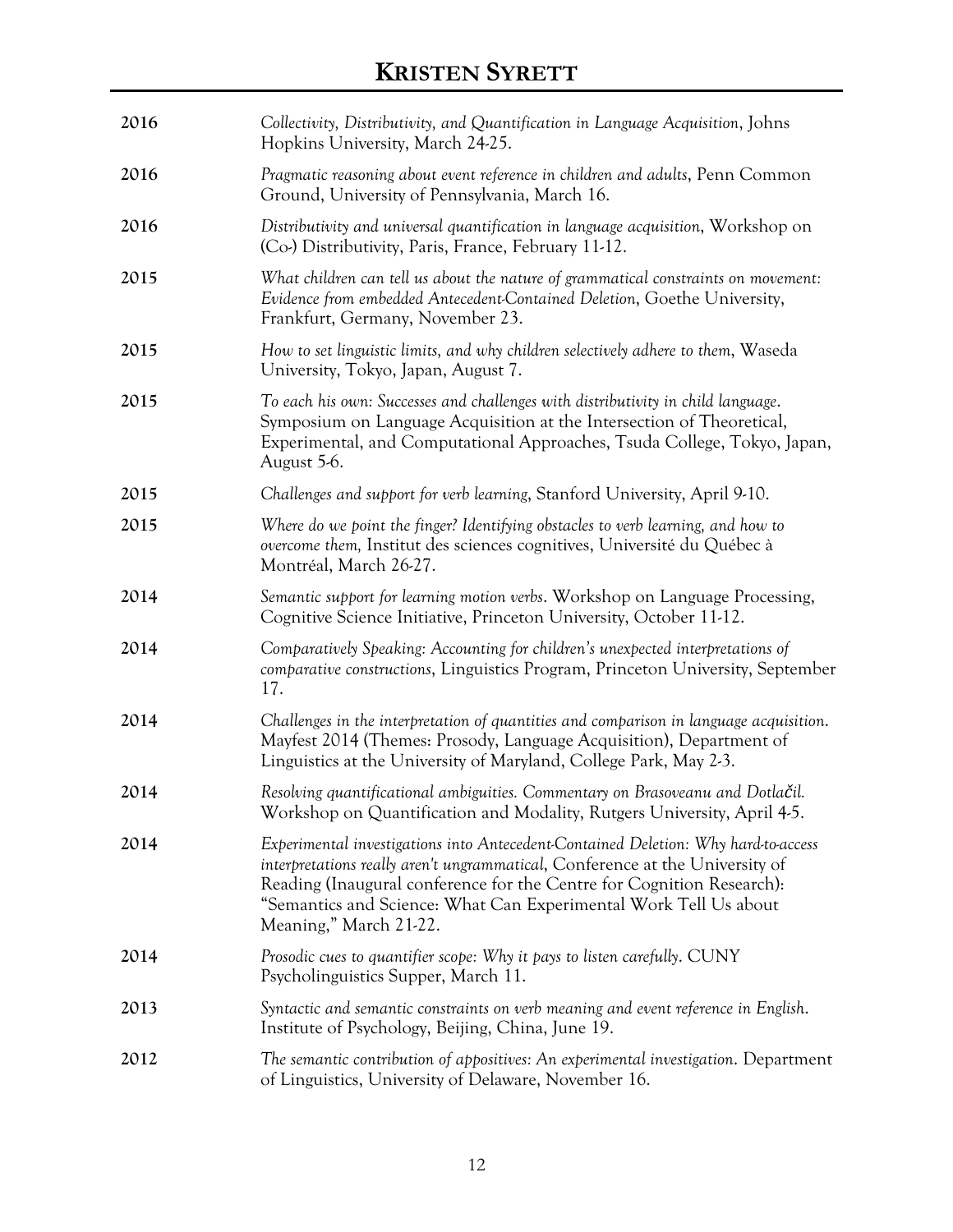| 2012 | Prosodic disambiguation of scopally ambiguous sentences. Department of Linguistics,<br>University of Pennsylvania, November 8.                                                                                                                                                                                                                                                                  |  |
|------|-------------------------------------------------------------------------------------------------------------------------------------------------------------------------------------------------------------------------------------------------------------------------------------------------------------------------------------------------------------------------------------------------|--|
| 2012 | Investigating the role of adverbs in verb learning. Rutgers Center for Cognitive<br>Science 'What is Cognitive Science' Series, Oct. 18.                                                                                                                                                                                                                                                        |  |
| 2012 | Researching perception and language: Insights from experimental and computational<br>linguistics (coordinated talk with Bruce Tesar). Rutgers University IGERT<br>Perceptual Science Group, April 16.                                                                                                                                                                                           |  |
| 2012 | On the collective/distributive ambiguity of pluralities in children and adults.<br>Northwestern University Department of Linguistics, April 6.                                                                                                                                                                                                                                                  |  |
| 2012 | Collectivity, distributivity, and pluralities: A view from language acquisition. Columbia<br>Linguistics Society, Columbia University, March 30.                                                                                                                                                                                                                                                |  |
| 2011 | Assessing semantic knowledge in language acquisition. Reference Workshop. Rutgers<br>University, August 13.                                                                                                                                                                                                                                                                                     |  |
| 2011 | Insights into linguistic theory from language acquisition. Stanford University<br>Department of Linguistics, February 8.                                                                                                                                                                                                                                                                        |  |
| 2011 | Insights into linguistic theory from language acquisition. Rutgers University<br>Department of Linguistics, February 4.                                                                                                                                                                                                                                                                         |  |
| 2009 | Four year-olds' interpretation of measure phrases. Princeton University Language<br>Acquisition Workshop, Nov. 4.                                                                                                                                                                                                                                                                               |  |
| 2009 | Grammatical constraints or extragrammatical processing demands: What children's<br>interpretations of ACD sentences might tell us about the locality of $QR$ . Rutgers<br>University Department of Linguistics Colloquium Series, April 24.                                                                                                                                                     |  |
| 2008 | Syntax, semantics, and the acquisition of number words. Rutgers Center for<br>Cognitive Science 'What is Cognitive Science' Series, December 4.                                                                                                                                                                                                                                                 |  |
| 2008 | 'Very' informative adverbs in adjective learning. Princeton University Language<br>Acquisition Workshop, April 11.                                                                                                                                                                                                                                                                              |  |
| 2008 | Recruiting form-meaning correspondences in adjective learning. CUNY<br>Psycholinguistics Supper, April 8.                                                                                                                                                                                                                                                                                       |  |
|      | Conference Presentations (presentations with proceedings papers listed above instead)                                                                                                                                                                                                                                                                                                           |  |
| 2022 | Communicating to the public about the role of language in promoting inclusivity and<br>establishing identity. Talk as part of the accepted Organized Symposium, Towards<br>best practices in public engagement by linguists: Responsibilities, strategies, ethics, and<br><i>impact.</i> (Organized by Jeff Good and Kristen Syrett). Linguistic Society of<br>America Annual Meeting, January. |  |
| 2021 | Zhu, Z., & Syrett, K. Do Mandarin nouns and classifiers individuate?<br>Experimental evidence from a quantity judgment task. Poster presented<br>asynchronously at the 12th Dubrovnik Conference on Cognitive Science<br>(DUCOG), May 18-21.                                                                                                                                                    |  |
| 2019 | Goldin, M., Syrett, K., & Sanchez, L. Easy come, easy go: Deictic verbs reveal<br>crosslinguistic influence in Heritage speakers of Spanish. Talk presented at the                                                                                                                                                                                                                              |  |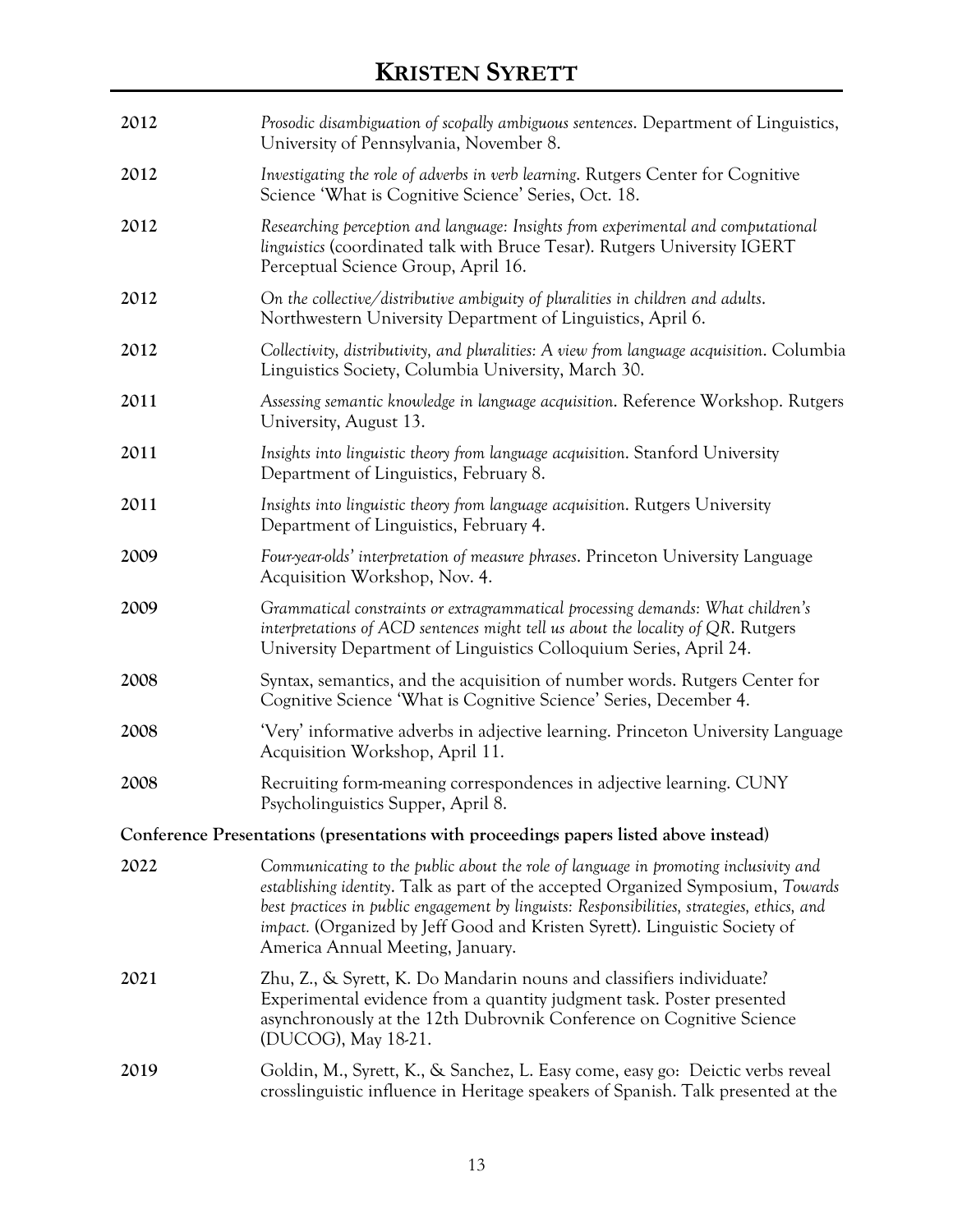|      | 49 <sup>th</sup> Linguistic Symposium on Romance Languages. University of Georgia,<br>Athens, May 1-4.                                                                                                                                                                                                                |  |
|------|-----------------------------------------------------------------------------------------------------------------------------------------------------------------------------------------------------------------------------------------------------------------------------------------------------------------------|--|
| 2019 | Law, J., & Syrett, K. Experimental evidence for the reduced discourse potential<br>of bare noun phrases in Mandarin. Poster presented at the Workshop on<br>Indefinites. Yale University, March 29.                                                                                                                   |  |
| 2019 | Goldin, M., Syrett, K., & Sanchez, L. 'Come' to think of it: Heritage speakers'<br>use of deictic verbs. Poster presented at the Generative Approaches to Second<br>Language Acquisition (GASLA) XV Conference. University of Nevada Reno,<br>March 22-24.                                                            |  |
| 2019 | Gor, V., & Syrett, K. Not-at-issueness and Principle C: Information status<br>influences judgments of structurally illicit coconstruals. Talk presented at the<br>Annual Meeting of the Linguistic Society of America, New York City, January 3-6.                                                                    |  |
| 2019 | Law, J., & Syrett, K. Experimental support for the discourse translucency of<br>bare noun phrases in Mandarin. Talk presented at the Annual Meeting of the<br>Linguistic Society of America, New York City, January 3-6.                                                                                              |  |
| 2018 | Austin, J., Sánchez, L., & Syrett, K. Conversational implicatures in heritage and<br>child L2 bilingualism. Talk presented at the Hispanic Linguistics Symposium.<br>University of Texas at Austin. October 25.                                                                                                       |  |
| 2018 | Gor, V., & Syrett, K. What's at issue when Principle C is not-at-issue:<br>Information status and backwards anaphora. Talk presented at the North East<br>Linguistics Society (NELS). Cornell University, Ithaca, NY, October 5-7.                                                                                    |  |
| 2018 | Gor, V., & Syrett, K. The influence of pragmatic plausibility and processing in<br>judgments of ungrammatical backwards anaphora. Talk presented at the Annual<br>Meeting of the Linguistic Society of America, Salt Lake City, UT, January 5-7.                                                                      |  |
| 2018 | Pabst, K., Cépeda, P., Kotek, H., Syrett, K., Donelson, K., McCarvel, M.<br>Gender bias in linguistics textbooks: Has anything changed since Macaulay &<br>Brice (1997)? Talk presented at the Annual Meeting of the Linguistic Society of<br>America, Salt Lake City, UT, January 5-7.                               |  |
| 2018 | Syrett, K., LaTourrette, A., Ferguson, B., & Waxman, S. R. Crying helps, but<br>being sad doesn't: Verbs, but not adjectives, constrain referent selection for<br>novel nouns through age three. Talk presented at the 43 <sup>rd</sup> Annual Boston<br>University Conference on Language Development, November 2-4. |  |
| 2018 | Aravind, A., & Syrett, K. Gradability and vagueness in the nominal domain:<br>An experimental approach. Talk presented at the Annual Meeting of the Linguistic<br>Society of America, Austin, TX, January 5-8.                                                                                                        |  |
| 2017 | Aravind, A., & Syrett, K. Investigating context sensitivity and vagueness in<br>nominals in child and adult language. Poster presented at the North East<br>Linguistics Society (NELS). University of Iceland, Reykjavik, Iceland, October 27-<br>29.                                                                 |  |
| 2017 | Bary, C., Altshuler, D., Syrett, K., & de Swart, P. Factors licensing embedded<br>present tense in speech reports. Poster presented at the $7th$ Biennial Experimental<br>Pragmatics Conference (XPrag). University of Cologne, Germany, June 21-23.                                                                  |  |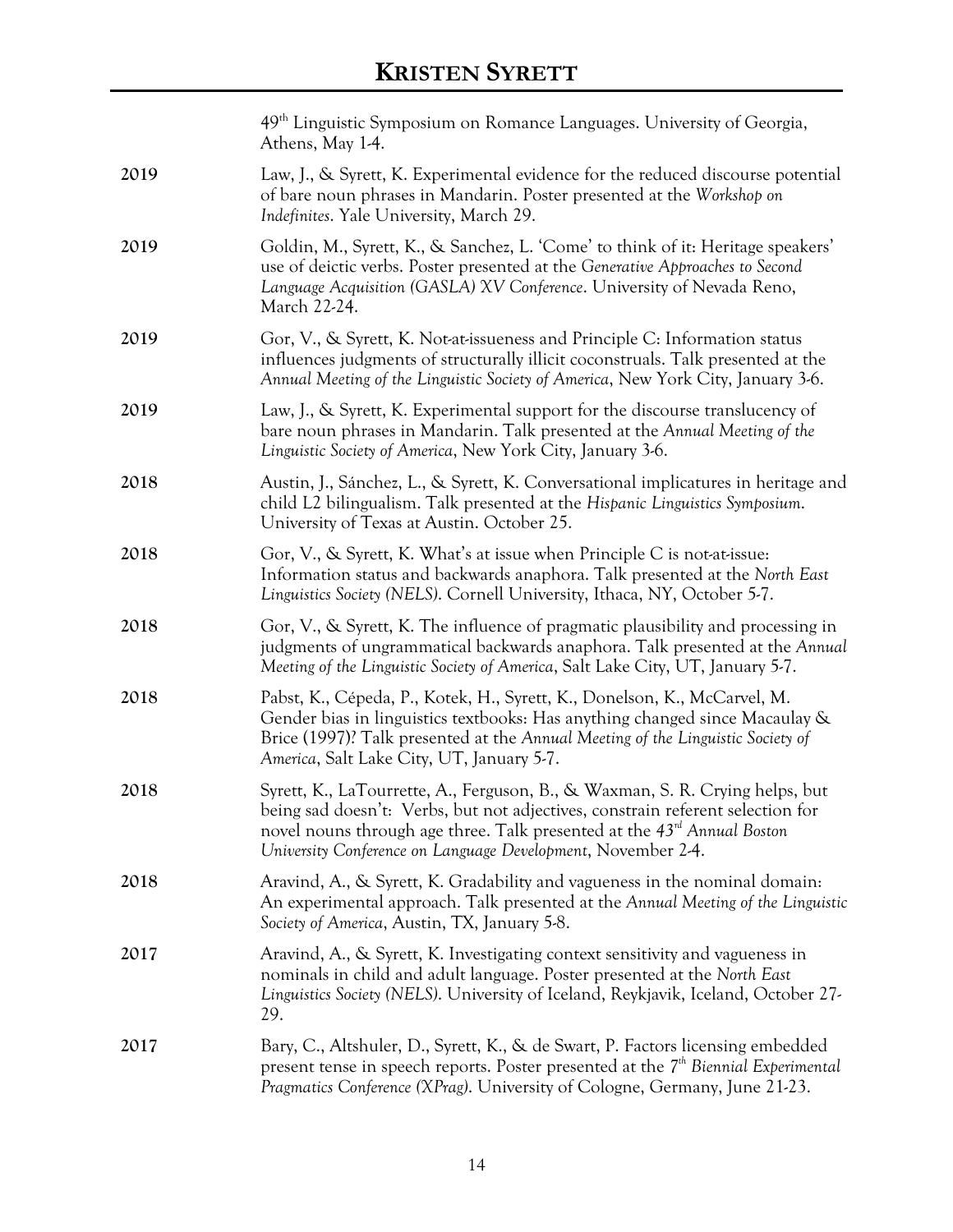| 2017 | Bary, C., Altshuler, D., Syrett, K., & de Swart, P. Factors licensing embedded<br>present tense in speech reports. Poster presented at Sinn und Bedeutung 22,<br>Postdam/Berlin, Germany, September 7-10.                                                                                 |
|------|-------------------------------------------------------------------------------------------------------------------------------------------------------------------------------------------------------------------------------------------------------------------------------------------|
| 2017 | Gor, V., & Syrett, K. Grammatical illusions in subject comparatives: Acceptable<br>Principle C violations. Talk presented at the Annual Meeting of the Linguistic<br>Society of America, Austin, TX, January 5-8.                                                                         |
| 2017 | Syrett, K., & Aravind, A. When is a part (not) as good as a whole: Factors<br>affecting object individuation in non-counting and counting tasks. Poster<br>presented at the 42 <sup>nd</sup> Annual Boston University Conference on Language<br>Development, November 2-5.                |
| 2016 | Austin, J., Syrett, K., Sanchez, L., Lingwall, A., & Pérez-Cortes, S.<br>Morphological Development and the Acquisition of Quantifiers in Child L2<br>Spanish. Poster presented at the 41 <sup>st</sup> Annual Boston University Conference on<br>Language Development, November 4-6.      |
| 2016 | Gor, V. (Collaborative work, faculty supervisor). Acceptable but ungrammatical<br>in comparison: Overriding Principle C violations in comparatives. Poster<br>presented at North East Linguistics Society (NELS). University of Massachusetts,<br>Amherst, Oct. 14-16.                    |
| 2016 | Syrett, K. Insights into language acquisition from comparative constructions.<br>Poster presented at the Future of Language Science. Northwestern University (50 <sup>th</sup> )<br>Anniversary of the Northwestern Department of Linguistics), September 29-30.                          |
| 2015 | Austin, J., Sanchez, L., Syrett, K., Lingwall, A., & Pérez-Cortes, S. Quantity<br>implicatures in English monolingual and Spanish-English bilingual children.<br>Poster presented at the 40 <sup>th</sup> Annual Boston University Conference on Language<br>Development, November 13-15. |
| 2015 | Bajaj, V., & Syrett, K. Admitting hii to the exclusive club. Formal Approaches to<br>South Asian Languages (FASAL) Workshop. April 11-12.                                                                                                                                                 |
| 2014 | McLaughlin, S., & (Gravatt) LeMeune, S. Accessing inverse scope<br>interpretations of embedded ACD sentences. Talk presented at the Great Lakes<br>Expo for Experimental and Formal Undergraduate Linguistics (GLEEFUL), April 12-<br>13, Michigan State University. (Faculty advisor)    |
| 2014 | Simon, G., & Syrett, K. Meaning what you say, or saying it the way you mean<br>it: Suprasegmental cues to non-literal meaning. Poster presented at the CUNY<br>Conference on Human Sentence Processing, March 13-14, The Ohio State<br>University.                                        |
| 2013 | Kim, C., Beltrama, A., Syrett, K., Xiang, M., & Kennedy, C. Sensitivity to local<br>discourse vs. global communicative context in gradable adjectives. Poster<br>presented at the CUNY Conference on Human Sentence Processing, March 21-23,<br>USC, Columbia, SC.                        |
| 2013 | Syrett, K., Arunachalam, S., & Waxman, S. R. Manner adverbials can provide<br>informational support for verb learning. Paper presented as part of the<br>Symposium 'Syntax and meaning: Mechanisms for syntactic bootstrapping at                                                         |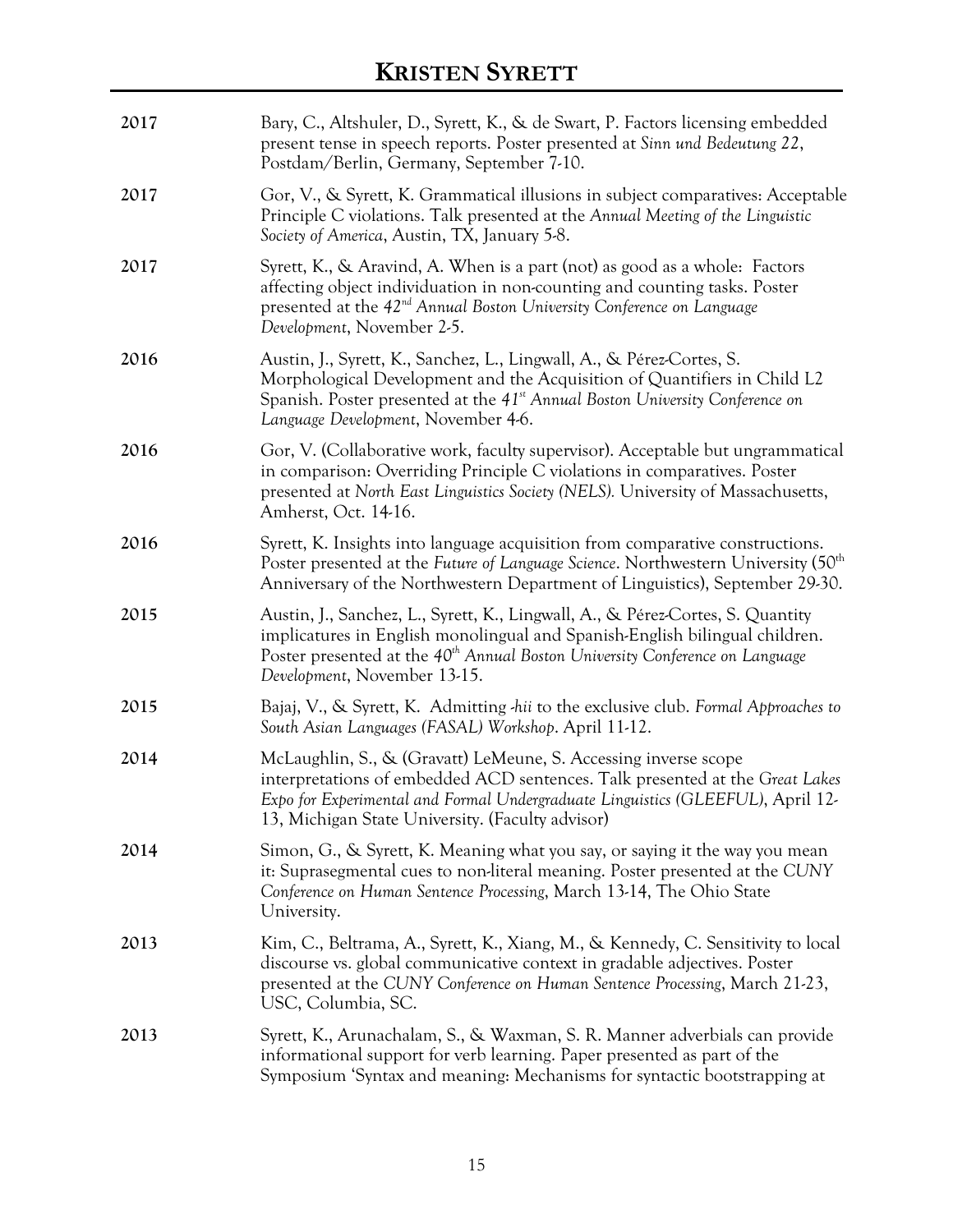|      | the Biennial Meeting of the Society for Research in Child Development, April 18-20,<br>Seattle, WA.                                                                                                                                                                                                                                     |
|------|-----------------------------------------------------------------------------------------------------------------------------------------------------------------------------------------------------------------------------------------------------------------------------------------------------------------------------------------|
| 2013 | Syrett, K., Lingwall, A., Perez-Cortes, S., Austin, J., Sanchez, L. Investigations<br>into the calculation of scalar implicatures by Spanish-English bilingual<br>preschoolers. Poster presented at the Hispanic Linguistics Symposium, October 17-<br>20, University of Ottawa, Canada.                                                |
| 2013 | Syrett, K., Lingwall, A., Perez-Cortes, S., Austin, J., Sanchez, L., Baker, H.,<br>Germak, C., & Arias-Amaya, A. How Spanish-English bilingual children<br>approach entailment-based scalar implicatures. Talk presented at the Workshop<br>on the Acquisition of Quantification, October 4-5, University of Massachusetts,<br>Amherst. |
| 2012 | Angelides, N., Koev, T., & Kramer, M. An experimental investigation of the<br>semantic contribution of appositives. Poster presented at the Second Annual Mid-<br>Atlantic Colloquium of Studies in Meaning (MACSIM), University of Maryland,<br>February 18. (Faculty advisor)                                                         |
| 2012 | Syrett, K., Kennedy, C., Musolino, J., Buco, S., & Starcher, K. Acquiring the<br>non-exact reading of numerical expressions: What semantics says you have to<br>do and what pragmatics allows. Poster presented at the 37th Annual Boston<br>University Conference on Language Development, November 2-4, Boston, MA.                   |
| 2011 | Syrett, K., Baker, H., Kalkstein, A., & Musolino, J. Let's disambiguate<br>sentences together: What children know about the semantics of together, and<br>where pragmatics steps in. Talk presented at the 36th Annual Boston University<br>Conference on Language Development, November 4-6, Boston, MA.                               |
| 2011 | Syrett, K., Greenberg, L., Kelliher, M., & Kawahara, S. The acoustic features<br>and perception of children's clear speech. Paper presented at the Annual<br>Meeting of the Linguistic Society of America, January 6-9, Pittsburgh, PA.                                                                                                 |
| 2011 | Syrett, K., & Musolino, J. Collective and distributive interpretations of number<br>pluralities in child language. Paper presented at the Annual Meeting of the<br>Linguistic Society of America, January 6-9, Pittsburgh, PA.                                                                                                          |
| 2011 | Syrett, K., Nisula, K., Simon, G., Klimashousky, S. The contribution of<br>information structure and prosody in sentence disambiguation in English.<br>Poster presented at Experimental and Theoretical Advances in Prosody (ETAP) 2,<br>September 23-25. McGill University, Montréal, Canada.                                          |
| 2010 | Déprez, V., Syrett, K., Kawahara, S. Licensing questions with intonation: The<br>case of French wh in situ. Paper presented at Going Romance, December 9-11,<br>Universiteit Leiden, The Netherlands.                                                                                                                                   |
| 2010 | Déprez, V., Syrett, K., Kawahara, S., Blanc, N., Lew, K., & Mustafayev, M.<br>Interrogative licensing with intonation: The case of French wh in situ. Poster<br>presented at Workshop on Prosody, Syntax, and Information IV, September 17-18,<br>University of Delaware.                                                               |
| 2010 | Greenberg, L., Kelliher, M., Syrett, K., & Kawahara, S. Perception and<br>production of children's clear speech. Paper presented at RUMMIT, December<br>4, MIT, Boston, MA.                                                                                                                                                             |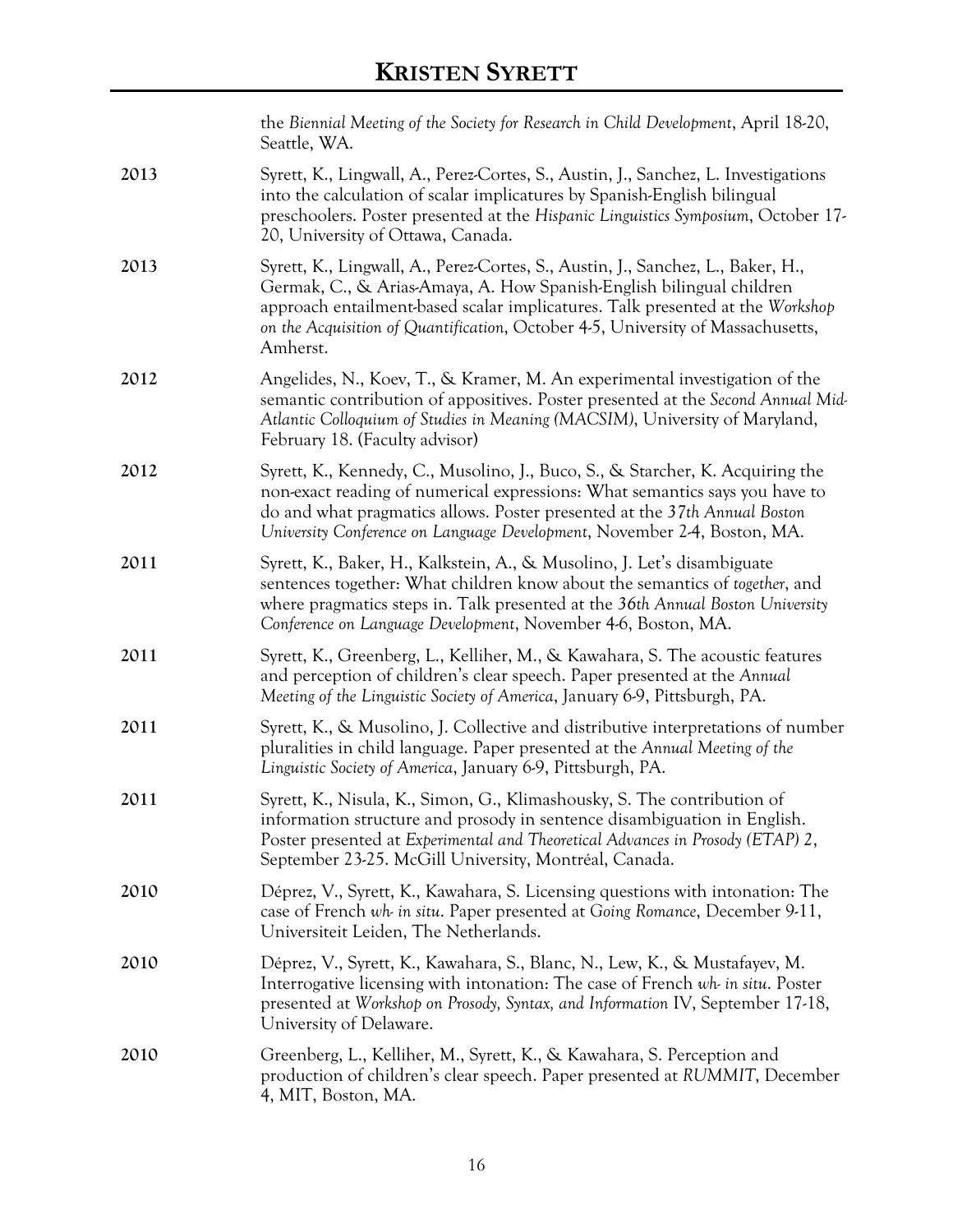| 2010 | Syrett, K., & Musolino, J. Children's collective and distributive interpretations<br>of pluralities with number. Paper presented at the $35th$ Annual Boston University<br>Conference on Language Development, November 5-7, Boston, MA.                                                                                                                                                                                                                                   |  |
|------|----------------------------------------------------------------------------------------------------------------------------------------------------------------------------------------------------------------------------------------------------------------------------------------------------------------------------------------------------------------------------------------------------------------------------------------------------------------------------|--|
| 2010 | Syrett, K., & Musolino, J. When the whole is not greater than the sum of its<br>parts: Collectivity, distributivity, and number in language development. Paper<br>presented at Generative Approaches to Language Acquisition - North America 4,<br>September 1-3, Toronto, Canada.                                                                                                                                                                                         |  |
| 2009 | Syrett, K., & Schwarzschild, R. The representation and processing of measure<br>phrases by four-year-olds. Paper presented at the 34 <sup>th</sup> Annual Boston University<br>Conference on Language Development, November 6-8, Boston, MA.                                                                                                                                                                                                                               |  |
| 2009 | Syrett, K., & Schwarzschild, R. The representation and processing of measure<br>phrases in four-year-olds. Paper presented at the Annual Meeting of the Linguistic<br>Society of America, January 8-11, San Francisco, CA.                                                                                                                                                                                                                                                 |  |
| 2008 | Lidz, J., Conroy, A., Musolino, J., & Syrett, K. When revision is difficult and<br>when it isn't: The role of the parser in ambiguity resolution. Paper presented at<br>Generative Approaches to Language Acquisition - North America 3, September 4-6,<br>Storrs, CT.                                                                                                                                                                                                     |  |
| 2008 | Syrett, K. Syntactic bootstrapping in the adjectival domain: Adverbs help<br>infants classify gradable adjectives. Paper presented at the Annual Meeting of the<br>Linguistic Society of America, January 3-6, Chicago, IL.                                                                                                                                                                                                                                                |  |
| 2008 | Syrett, K., Musolino, J., & Gelman, R. Using syntax to learn about number<br>word meaning: Successes and challenges of a bootstrapping approach. Paper<br>presented at the 33rd Annual Boston University Conference on Language<br>Development, October 31-November 2, Boston, MA.                                                                                                                                                                                         |  |
| 2007 | Syrett, K. Adverbs provide infants with cues to differences between object<br>properties and the semantics of gradable adjectives. Paper presented at the $32nd$<br>Annual Boston University Conference on Language Development, November 2-4,<br>Boston, MA.                                                                                                                                                                                                              |  |
| 2007 | Syrett, K. Can infants use adverbs to learn about adjectives? Paper presented at<br>the Annual Meeting of the Linguistic Society of America, January 4-7, Anaheim, CA.                                                                                                                                                                                                                                                                                                     |  |
| 2007 | Syrett, K., & Lidz, J. Not all adjectives are the same: Children's (and adults')<br>knowledge of semantic differences among gradable adjectives. Paper presented<br>as part of the Symposium 'Constraining the range of adjective meanings and<br>their discourse referents: How young children learn and process adjectives'<br>(chairs K. Syrett and J. Lidz) at the Biennial Meeting of the Society for Research in<br>Child Development, March 30-April 1, Boston, MA. |  |
| 2006 | Syrett, K. Acquiring the semantics of adjectives: Can infants use adverbs to<br>learn about adjectives? Paper presented at the Midwest Workshop on Semantics,<br>October 7, University of Chicago, Hyde Park, IL.                                                                                                                                                                                                                                                          |  |
| 2006 | Syrett, K., Lidz, J., & Kennedy, C. Scalar structure and the semantic<br>representations of gradable adjectives in child language. Paper presented at the<br>Annual Meeting of the Chicago Linguistic Society (Main Session), April 6-8,<br>University of Chicago, Hyde Park, IL.                                                                                                                                                                                          |  |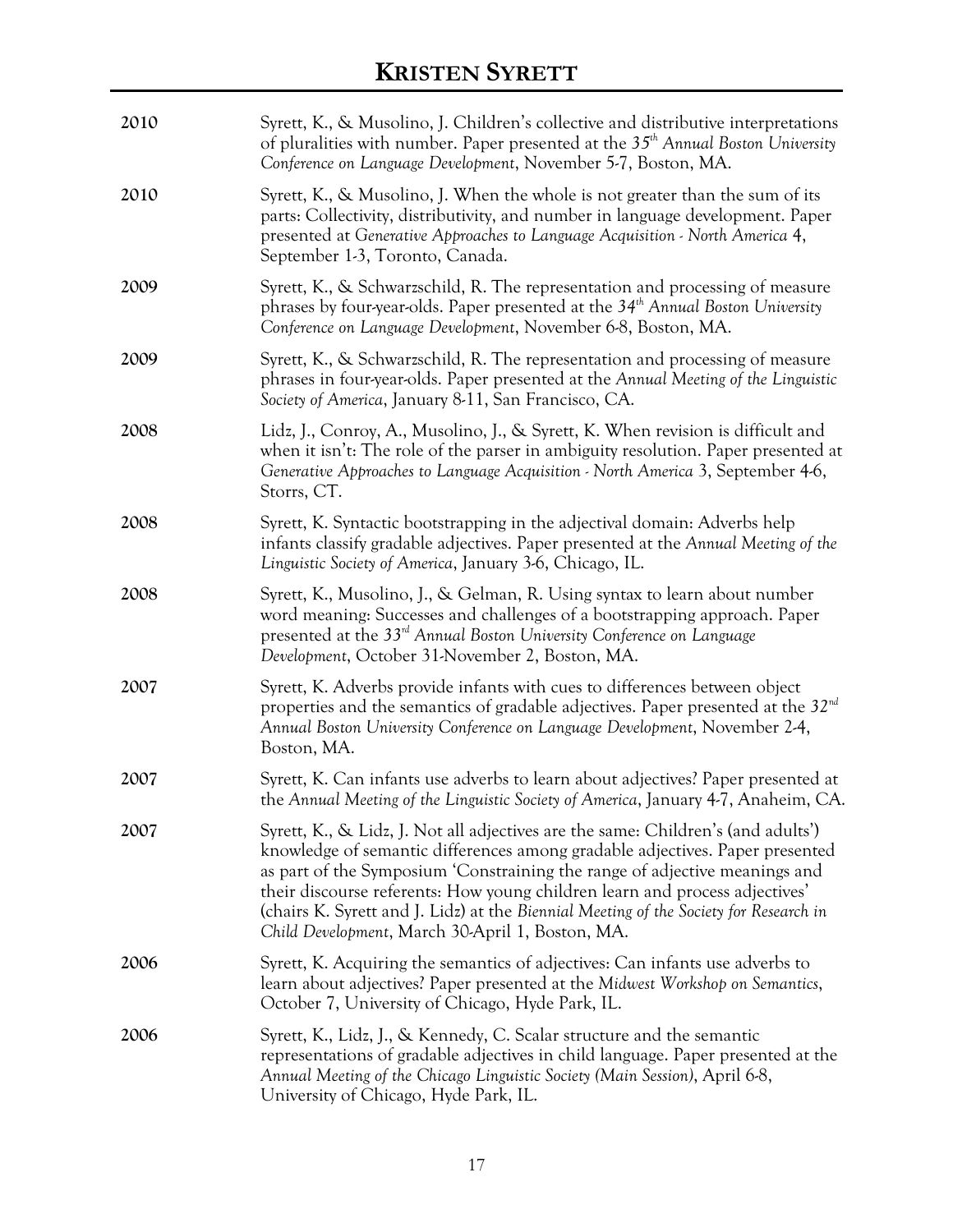| 2006 | Syrett, K., Lidz, J., & Kennedy, C. The semantic typology of gradable adjectives:<br>Experimental evidence from adult and child language. Poster presented at the<br>CUNY Conference on Human Sentence Processing, March 23-25, CUNY, New<br>York, NY.                         |
|------|--------------------------------------------------------------------------------------------------------------------------------------------------------------------------------------------------------------------------------------------------------------------------------|
| 2005 | Syrett, K., Bradley, E., Kennedy, C., & Lidz, J. Shifting standards: Children's<br>understanding of gradable adjectives. Paper presented at the Annual Meeting of<br>the Linguistic Society of America, January 6-9, Oakland, CA.                                              |
| 2004 | Syrett, K., & Lidz, J. Children want to access every interpretation adults do.<br>Paper presented at the Inaugural Conference on Generative Approaches to<br>Language Acquisition - North America Conference, December 17-20, University of<br>Hawai'i at Manoa, Honolulu, HI. |
| 2003 | Syrett, K. Factors affecting stress shift: rhythmic parallelism and early accent<br>placement. Paper presented at the Spring Linguistics Colloquium, June 9 <sup>th</sup> ,<br>Northwestern University, Evanston, IL.                                                          |
| 2002 | Syrett, K. Local context structure in stress shift. Paper presented at the Annual<br>Meeting of the Linguistic Society of America, January 2-5, Atlanta, GA.                                                                                                                   |
| 2002 | Syrett, K. The role of information structure and parallelism in stress shift.<br>Paper presented at the Midwest Continental Workshop on Phonology (McWOP-8),<br>October 25, Indiana University, Bloomington, IN.                                                               |
|      |                                                                                                                                                                                                                                                                                |

### **TEACHING**

| Graduate |                                                     |  |
|----------|-----------------------------------------------------|--|
|          | Language Acquisition: Acquisition of Nouns (F 2019) |  |

Semantics Seminar: Language Acquisition (Spr 2018)

Semantics III: Recent Advances in Experimental Semantics and Pragmatics (F 2015)

Qualifying Paper Workshop (F 2011)

Syntax III: Experimental Syntax (co-taught with Viviane Déprez) (F 2011)

### **Undergraduate**

Language Development (Spr 2020, 2021)

Pragmatics (undergraduate) (Spr 2012, F 2013, F 2014, F 2015, F 2016, F 2017, 2020, Spr 2018, 2019)

Guest lectures in Pragmatics on Acquisition and Experimental Pragmatics (F 2019, Spr 2020, Spr 2021)

Advanced Topics in Cognitive Science II: Sound and Meaning (Spr 2019)

Experimental Methodologies in Language Acquisition (F 2016)

Linguistics 101: Introduction to the Study of Language (F 2014, Spr 2016)

Language, Categories, and Cognition Honors seminar (Spr 2013, 2014)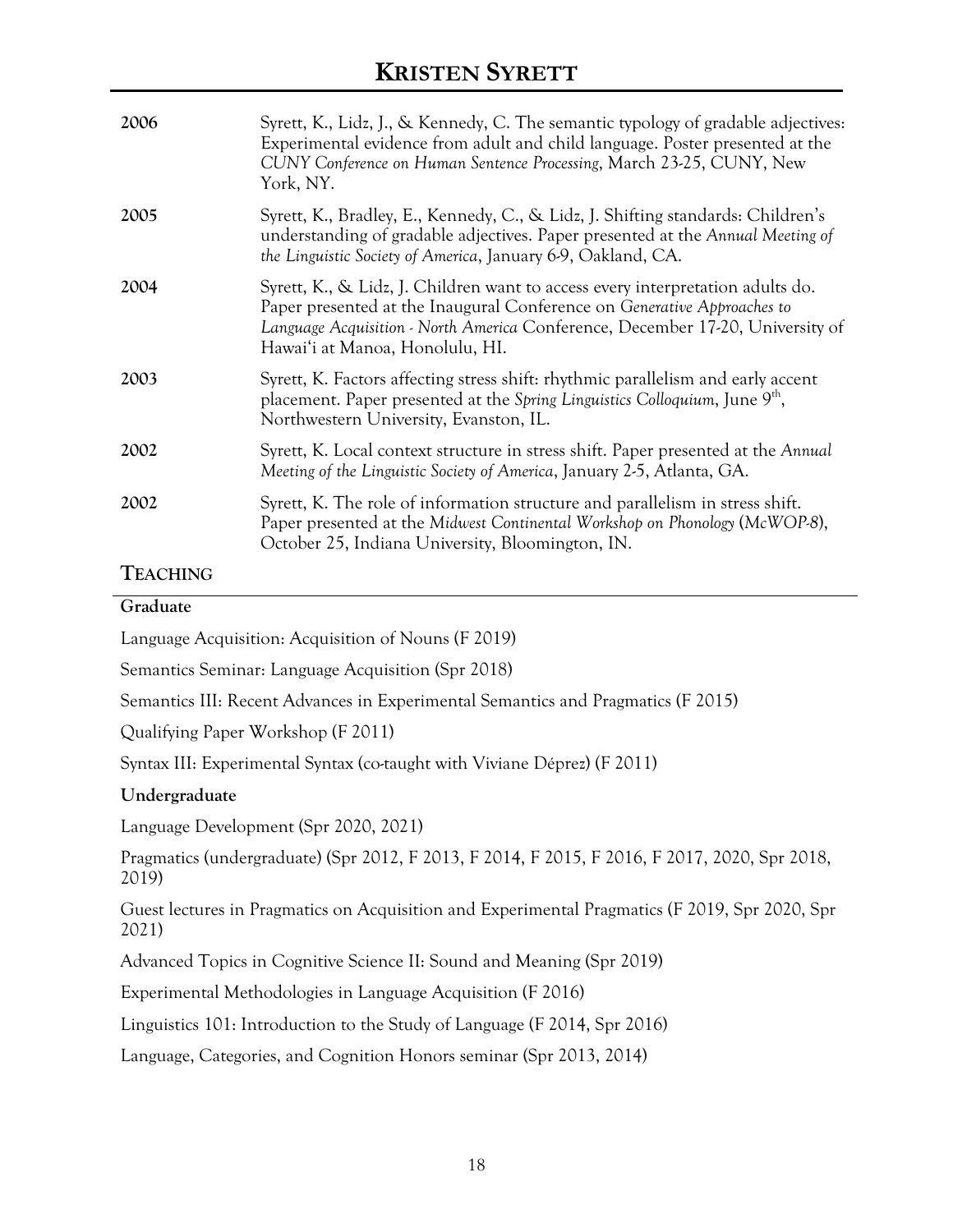Language Games and Talking Heads Byrne seminar (co-taught with Karin Stromswold) (F 2014, F 2015; Spr 2016 (honors), S 2017, F 2017)

First Year Interest Group (FIGS) Faculty Advisor (F 2017, 2019, 2020, 2021)

Linguistics Practicum (for undergraduate laboratory RAs) (Spr 2013, F 2013)

Guest lectures on word learning and language acquisition, Advanced Topics in Cognitive Science (Spr 2016, Spr 2018, Spr 2020)

Cognitive Science: A multi-disciplinary introduction (F 2008)

### **Summer Schools (Course, School)**

Acquisition of Semantics, LSA Summer Linguistic Institute, UC Davis (2019)

Reasoning in Context in Child Language Acquisition, Cognitive Science Institute at the Université du Québec à Montréal graduate summer school (2016)

Semantics in Language Acquisition, Advanced Core Training in Linguistics (ACTL), London (2015)

### **ADVISING**

### **Graduate**

### **Dissertation Committees**

| 2020-pres. | Megan Gotowksi (chair, Linguistics)                                                                                                                                                                                          |
|------------|------------------------------------------------------------------------------------------------------------------------------------------------------------------------------------------------------------------------------|
| 2014-2020  | Morgan Moyer (chair, Linguistics) The question of questions: Resolving (non-)<br>exhaustivity in wh-questions                                                                                                                |
| 2014-2020  | Vera Gor (co-chair with Ken Safir, Linguistics) Experimental investigations of<br>Principle C at the Syntax-Pragmatics interface                                                                                             |
| 2019-2020  | Michele Goldin (member, Spanish & Portuguese) Syntax before morphology? The<br>role of age and context of acquisition in the development of subject-verb agreement in<br>bilingual children                                  |
| 2015-2018  | Anne Lingwall (member, Spanish & Portuguese): Understanding Spanish<br>monolingual and Spanish-English bilingual language development: The<br>acquisition of ser and estar                                                   |
| 2017       | David Miller (external examiner, Psychology and Clinical Language Sciences,<br>University of Reading): Scalar quantification in Spanish: An event related potential<br>investigation of monolinguals and bilingual attriters |
| 2017       | Gwendolyn Rehrig (member, Psychology) Acoustic correlates of stress in sentence<br>production and comprehension                                                                                                              |
| 2013-2017  | Tomoe Arii (external member (unofficial), Linguistics, University of Tokyo):<br>The acquisition of English and Japanese Measure Phrase comparatives                                                                          |
| 2013-2017  | Vandana Bajaj (co-chair with Veneeta Dayal, Linguistics): Scaling up exclusive -hii                                                                                                                                          |
| 2011-2013  | Asya Achimova (member, Psychology): Resolving wh/quantifier ambiguities:<br>Integrating theoretical and experimental perspectives                                                                                            |
|            |                                                                                                                                                                                                                              |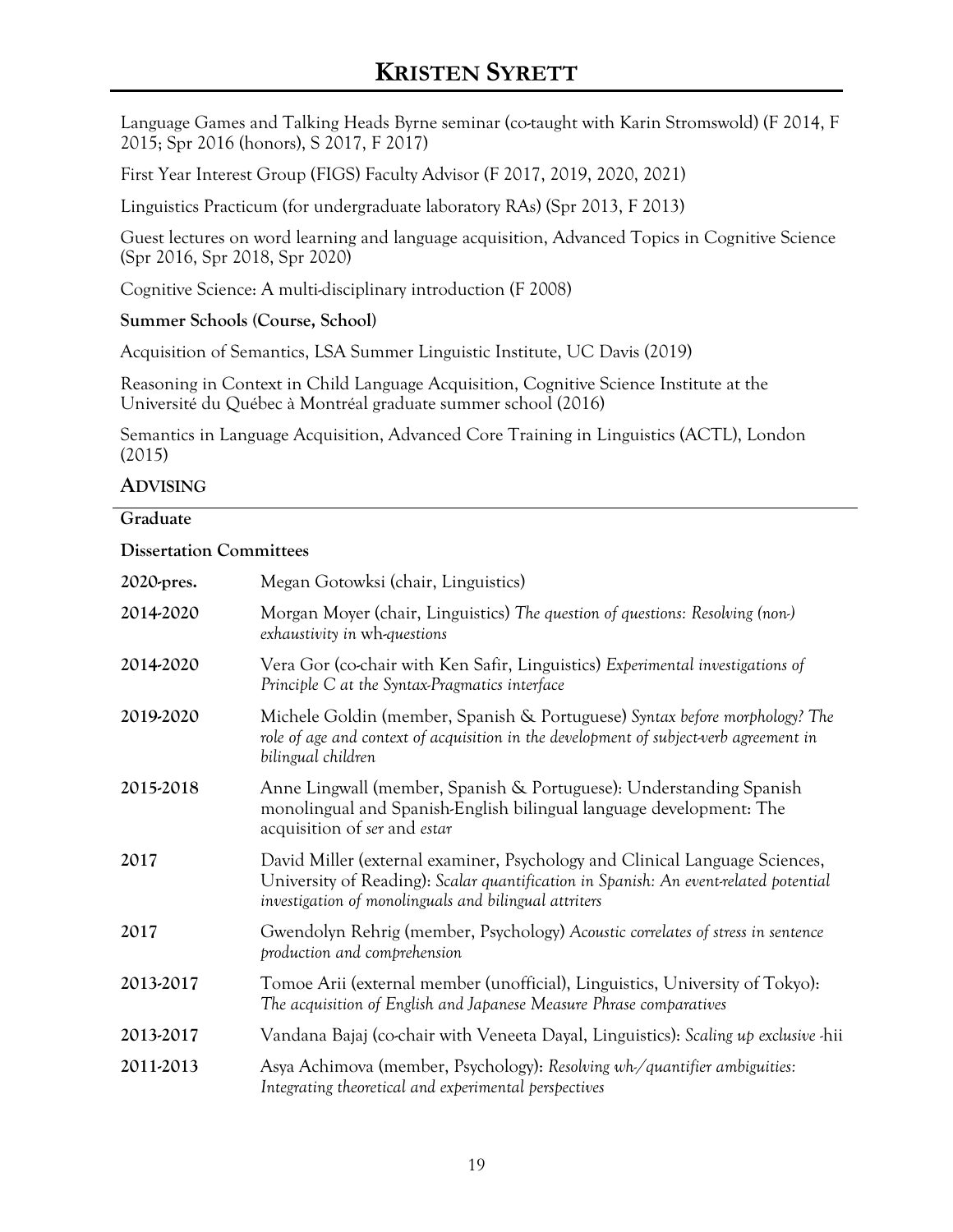| 2011-2013                 | Aaron Braver (member, Linguistics): Degrees of incompleteness in neutralization:<br>Paradigm uniformity in a phonetics with weighted constraints             |
|---------------------------|--------------------------------------------------------------------------------------------------------------------------------------------------------------|
| 2011-2013                 | Todor Koev (member, Linguistics): Apposition and the structure of discourse                                                                                  |
| <b>Masters Committees</b> |                                                                                                                                                              |
| 2019-2020                 | Yarkin Ergin (member, Psychology): Prosodic marking of grammatical roles in<br>Turkish sentences                                                             |
| 2016-2017                 | Michelle Cheng (member, Psychology): Small group theory of mind: Preschoolers'<br>ability to simultaneously maintain multiple agents and their false beliefs |
| 2016-2017                 | Gala Stojnić (member, Psychology): Can two year olds understand others' false beliefs<br>about object identities?                                            |
| 2013-2015                 | Atsushi Oho (chair, Linguistics): Scope of comparative quantifiers: An experimental<br>investigation                                                         |
|                           | Qualifying Paper, Qualifying Exam Committees                                                                                                                 |
| 2020-2021                 | Ziling Zhu (chair, Linguistics)                                                                                                                              |
| 2018-2019                 | Megan Gotowski (chair, Linguistics): Children's early comprehension of comparatives                                                                          |
| 2018-2019                 | Gala Stojnić (member, Psychology): Can two year olds understand each other's false-<br>beliefs about object identities?                                      |
| 2017-2018                 | Yu Cao (member, Linguistics): On causal and instrumental how                                                                                                 |
| 2017-2018                 | Meng Zheng (member, Psychology): Emerging temporal perspectives: Past, present,<br>and future                                                                |
| 2016-2017                 | Livia Souza (member, Linguistics): Algum in Brazilian Portuguese: A pragmatic<br>account of a double-duty polarity item                                      |
| 2016-2017                 | Nicholas Winter (member, Linguistics)                                                                                                                        |
| 2015-2016                 | Jess Law (chair, Linguistics): The discourse potential of bare nouns in Mandarin                                                                             |
| 2015-2016                 | Morgan Moyer (chair, Linguistics): Issues in the semantics and pragmatics of<br>question embedding: An experimental investigation                            |
| 2015-2016                 | Gwendolyn Rehrig (member, Psychology): Why you should buy a vowel: The<br>predictive relationship between vowel duration and upcoming sentence content       |
| 2015-2016                 | Shuqi Yang (member, Psychology): Children's understanding about materials: the<br>domain of substance                                                        |
| 2015-2016                 | Satarupa Das (member, Linguistics): Two routes to free choice                                                                                                |
| 2015-2016                 | Luca Iacaponi (member, Linguistics): On NCIs in Italian: An experimental<br>approach                                                                         |
| 2015-2016                 | Anne Lingwall (member, Spanish & Portuguese): Spanish Second Language (L2)<br>Acquisition in Children: Insight from the copulas ser and estar                |
| 2013-2014                 | Vera Gor (chair, Linguistics): Reduction vs. direct analysis of English comparatives:<br>Children see more than adults                                       |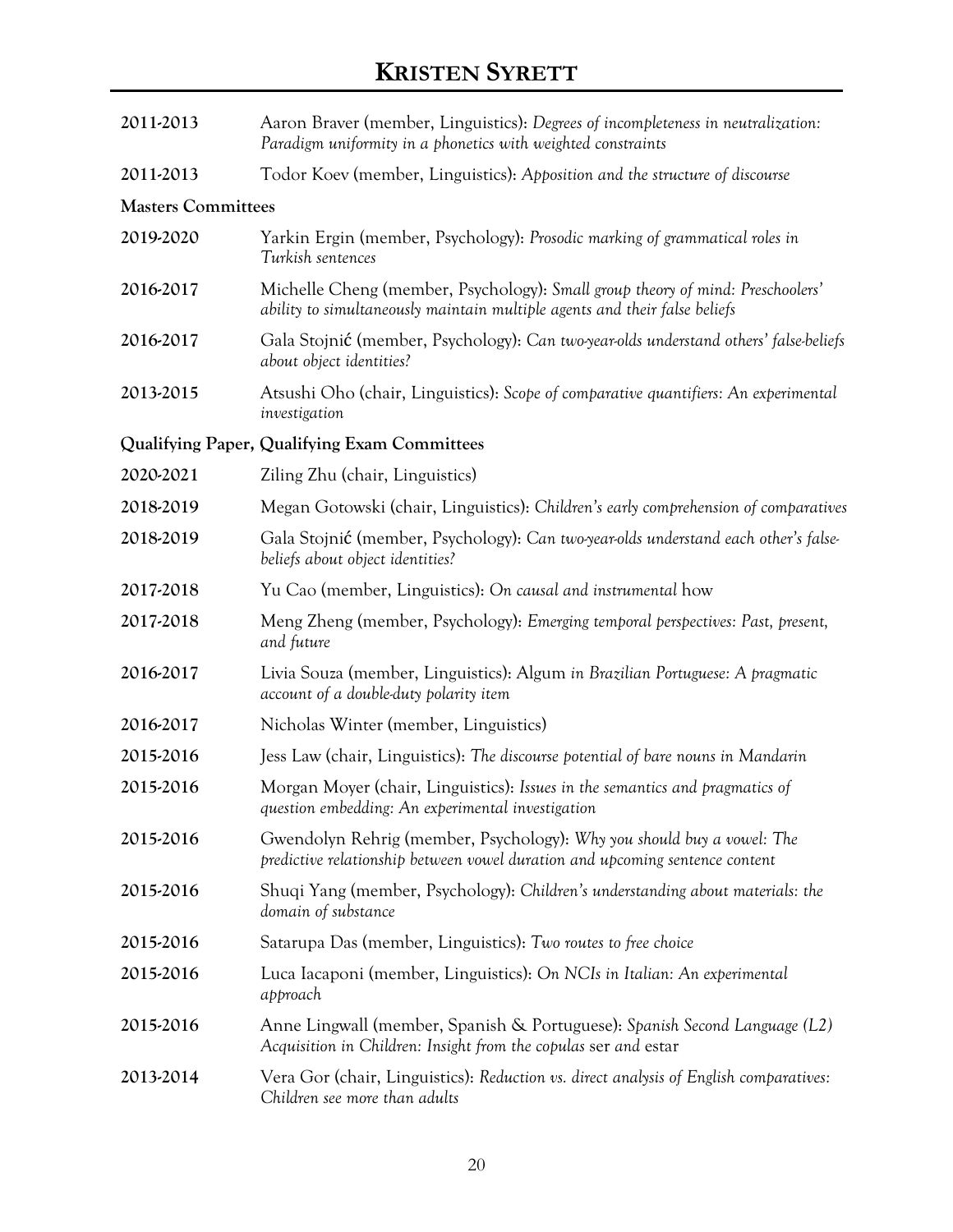| 2013-2014                          | Sarah Hansen (member, Linguistics): A semantics for contrastive connectives                                                                                                                                                           |
|------------------------------------|---------------------------------------------------------------------------------------------------------------------------------------------------------------------------------------------------------------------------------------|
| 2012-2013                          | Beibei Xu (chair, Linguistics): An experimental study on nandao-questions in<br>Mandarin                                                                                                                                              |
|                                    | Diti Bhadra (member, Linguistics): Bangla naki: Evidentiality and bias                                                                                                                                                                |
| 2011-2012                          | Vandana Bajaj (member, Linguistics): Hii at the semantics-pragmatics interface                                                                                                                                                        |
| <b>Formal Graduate Mentoring</b>   |                                                                                                                                                                                                                                       |
| Spring 2018                        | Gala Stojnić (graduate student, Psychology): Faculty mentor, capstone project<br>for Communicating Science course                                                                                                                     |
| <b>Undergraduate Honors Theses</b> |                                                                                                                                                                                                                                       |
| 2020-2021                          | Karen Li (chair, Linguistics): A proposal for the meaning of the Mandarin<br>sentence final particle a (highest honors, Henry Rutgers Scholar Award)                                                                                  |
| 2020-2021                          | Joy Lu (chair, Linguistics): Calling Stella long distance: Free classification of regional<br>United States dialects, international dialects, and Asian Nonnative accents by listeners<br>from a diverse demographic (highest honors) |
| 2020-2021                          | Nathaniel Serio (chair, Linguistics): Concepts, essences, and mental representation<br>(high honors)                                                                                                                                  |
| 2019-2020                          | Talia Lang (chair, Linguistics): You called her a what?! Experimental evidence for the<br>expressive and descriptive dimensions of slurs (high honors)                                                                                |
| 2019-2020                          | Kathryn Slusarzcyk (chair, Linguistics): Can speakers recruit sound symbolic cues in<br>novel Korean ideophones to distinguish manner of motion? (highest honors)                                                                     |
| 2019-2020                          | Ilana Torres (chair, Linguistics): "Who's" right: Accent and accuracy in assessments<br>of object labels and instances of faultless disagreement (high honors)                                                                        |
| 2018-2019                          | Zachary Dau (chair, Linguistics): The linguistic status of emojis (high honors)                                                                                                                                                       |
| 2017-2018                          | Zehra Husnain (chair, Linguistics): Domain restriction with plural definite<br>descriptions in child language (high honors)                                                                                                           |
| 2016-2017                          | Anna Goldin (chair, Linguistics): I suppose that I presuppose: An experimental<br>investigation of factors affecting presupposition projection (high honors)                                                                          |
| 2016-2017                          | Laura Simon-Pearson (chair, Linguistics): Assessing truth and knowledge: How<br>children differ from adults in assessment of truth values and speaker knowledge (highest<br>honors, Henry Rutgers Scholar Award)                      |
| 2012-2013                          | Hannah Baker (chair, Cognitive Science and Linguistics): An experimental<br>investigation of the epistemic effect of 'algun' in Spanish language learners (honors)                                                                    |
| 2011-2012                          | Kirsten Nisula (chair, Psychology): Perception of prosodic and acoustic cues for<br>sentence disambiguation                                                                                                                           |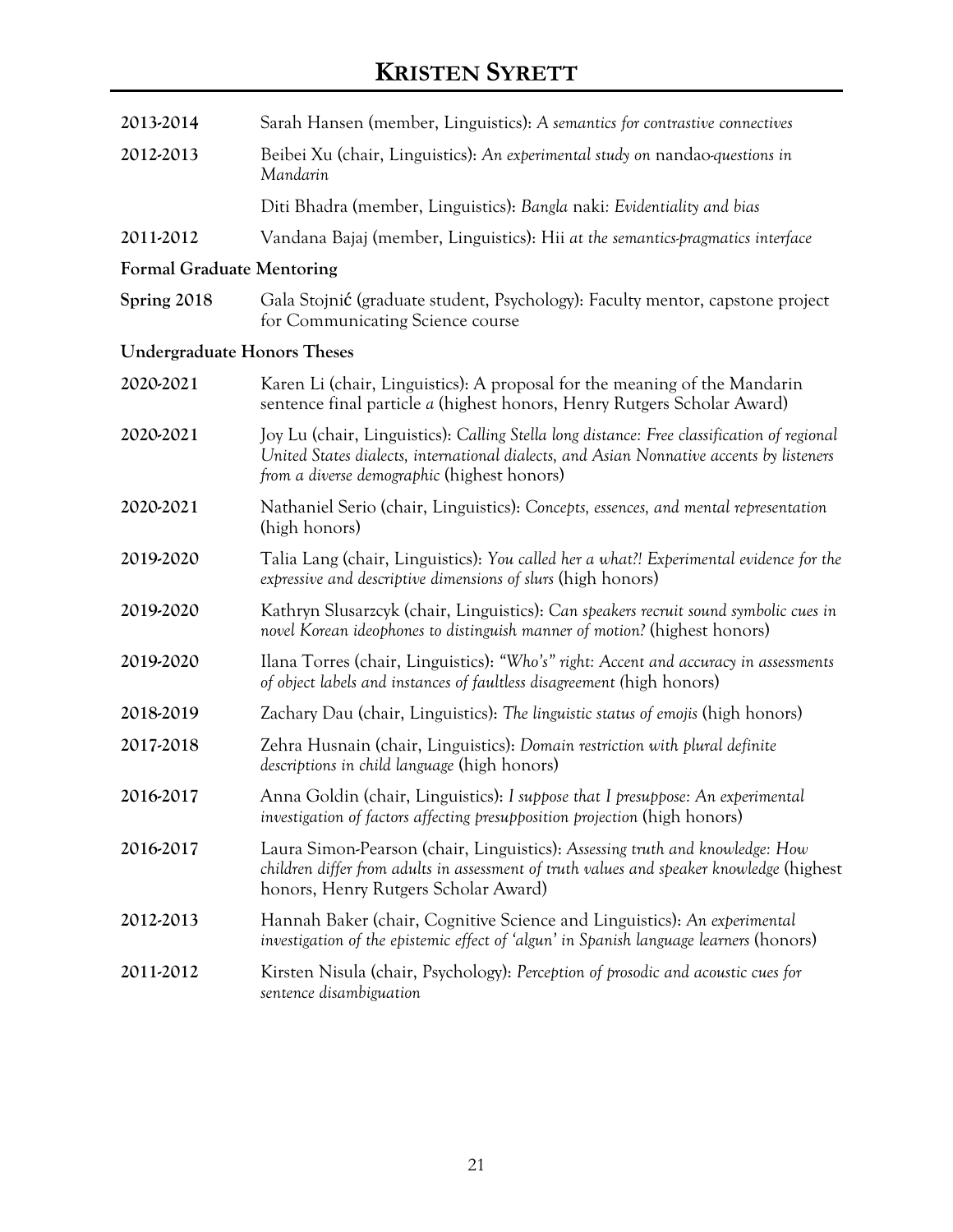## **SERVICE**

| Service to the Field       |                                                                                                                                                                                                                                                                                   |
|----------------------------|-----------------------------------------------------------------------------------------------------------------------------------------------------------------------------------------------------------------------------------------------------------------------------------|
| <b>Editorial positions</b> |                                                                                                                                                                                                                                                                                   |
| 2018-pres.                 | Associate Editor, Language                                                                                                                                                                                                                                                        |
| 2016-pres.                 | Associate Editor, Language Acquisition                                                                                                                                                                                                                                            |
| 2013-pres.                 | Associate Editor, Semantics and Pragmatics                                                                                                                                                                                                                                        |
| 2019-pres.                 | Member, Editorial board, Studies in Theoretical Psycholinguistics book series,<br>Springer                                                                                                                                                                                        |
| 2017-pres.                 | Member, Editorial board, Journal of Child Language                                                                                                                                                                                                                                |
| 2012-pres.                 | Member, Editorial board, Linguistics and Philosophy                                                                                                                                                                                                                               |
|                            | Ad-Hoc Reviews for Peer-Reviewed Journals and Edited Volumes                                                                                                                                                                                                                      |
| 2021                       | First Language, Journal of Child Language                                                                                                                                                                                                                                         |
| 2020                       | Cognition, Journal of Child Language, Linguistic Approaches to Bilingualism                                                                                                                                                                                                       |
| 2019                       | Infancy                                                                                                                                                                                                                                                                           |
| 2018                       | Journal of Child Language, Language Learning and Development                                                                                                                                                                                                                      |
| 2017                       | Cognition, Cognitive Development, Cognitive Science, Frontiers in Psychology, Journal of<br>Child Language, Journal of Memory and Language, Journal of Psycholinguistic Research,<br>Language Learning and Development, Language & Linguistics Compass, Springer edited<br>volume |
| 2016                       | Cognition, Journal of Child Language, Journal of Memory and Language, Language<br>Acquisition, Mind & Language, Natural Language and Linguistic Theory                                                                                                                            |
| 2015                       | Cognition, Cognitive Psychology Glossa, Journal of Child Language, Language and<br>Speech, Language Acquisition, Linguistics, Lingua, Proceedings of the East Asian<br>Linguistics Workshop,                                                                                      |
| 2014                       | Journal of Child Language, Journal of Experimental Child Psychology, Language<br>Acquisition, Language Learning and Development, Recursion and Embedding in<br>Brazilian Languages and Beyond                                                                                     |
| 2013                       | Language Acquisition, GALANA proceedings, Natural Language Semantics                                                                                                                                                                                                              |
| 2012                       | Cognitive Psychology, Journal of Child Language, Journal of Semantics, Language<br>Acquisition, Language Learning and Development, Lingua, Mind & Language                                                                                                                        |
| 2011                       | Cognition, GALANA proceedings, Journal of Semantics, Language Acquisition,<br>Language and Cognitive Processes, Language Learning and Development, Mind &<br>Language, Syntax & Semantics series: Experiments at the Interfaces                                                   |
| 2009/2010                  | Cognition, Journal of Semantics, Language Acquisition, Linguistics, Vagueness and<br>Communication (Springer)                                                                                                                                                                     |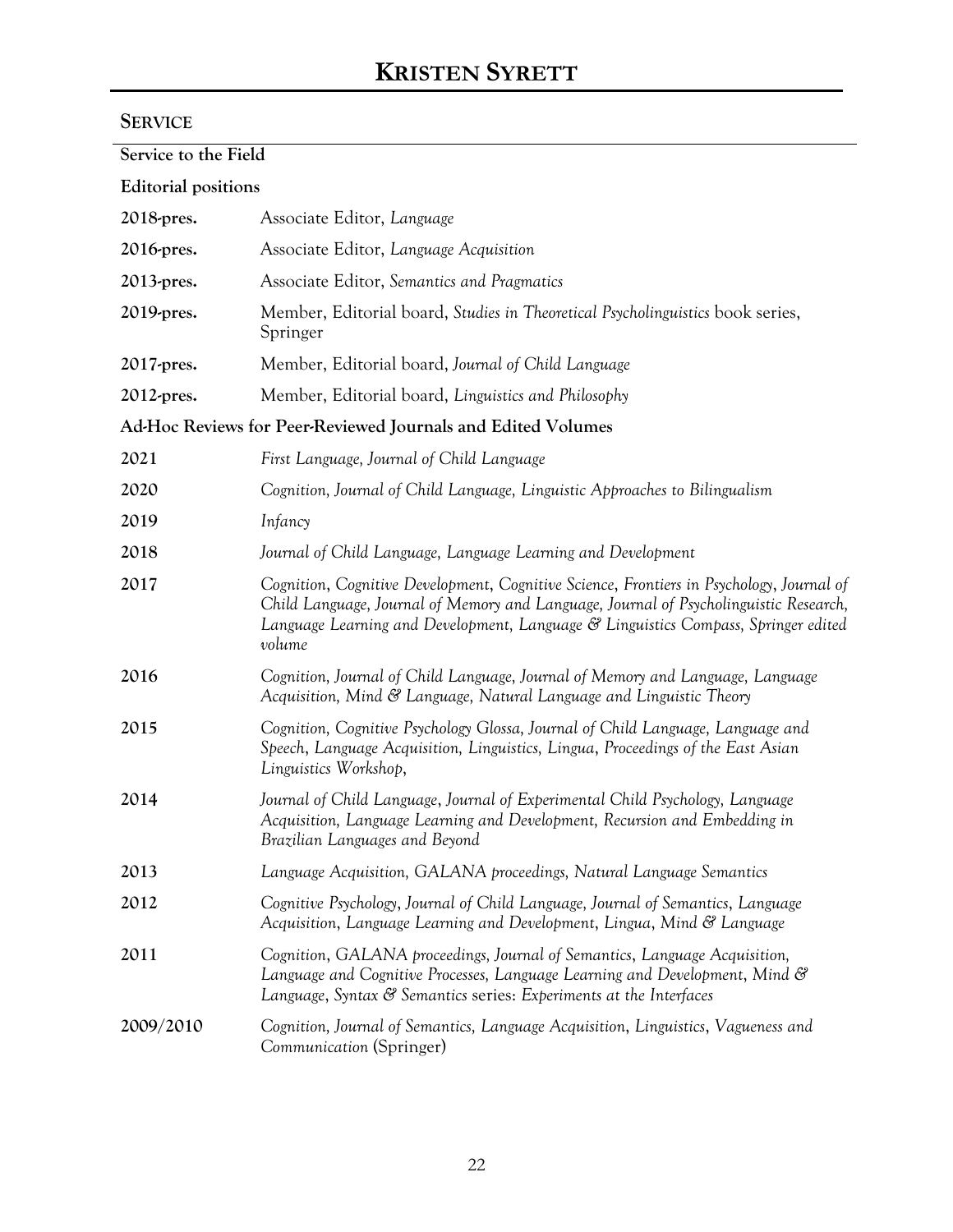## **Recent and Ongoing Abstract Reviews for Conferences and Workshops**

| 2021                         | <b>ESSLLI</b> 2022 (Language and Logic Program Committee member and reviewer)                                                                                                                                                                                                                      |
|------------------------------|----------------------------------------------------------------------------------------------------------------------------------------------------------------------------------------------------------------------------------------------------------------------------------------------------|
| 2016-pres.                   | Cognitive Science Society (metareviewer, abstract reviewer)                                                                                                                                                                                                                                        |
| 2013-pres.                   | Amsterdam Colloquium, Experimental and Theoretical Advances in Prosody (ETAP),<br>North East Linguistic Society (NELS), International Symposium on Bilingualism<br>Semantics and Linguistic Theory (SALT), West Coast Conference on Formal Linguistics<br>(WCCFL), Experimental Pragmatics (XPRAG) |
| 2010-pres.                   | Linguistic Society of America (LSA) Annual Meeting                                                                                                                                                                                                                                                 |
| 2008-pres.                   | Boston University Conference on Language Development (BUCLD), Generative<br>Approaches to Language Acquisition - North America (GALANA), Society for<br>Research in Child Development (SRCD)                                                                                                       |
| 2020                         | Experiments on Linguistic Meaning (ELM) Conference                                                                                                                                                                                                                                                 |
| 2018                         | Child Language Symposium                                                                                                                                                                                                                                                                           |
| 2013                         | European Summer School on Logic, Language, and Information (ESSLLI) 2014 Formal<br>and Experimental Pragmatics Workshop (Programme committee), Exploring the<br>Interfaces: Prosody and Constituent Structure (ETI)                                                                                |
| 2010                         | Psycholinguistics across the Borders Workshop                                                                                                                                                                                                                                                      |
| <b>Grant Proposal Review</b> |                                                                                                                                                                                                                                                                                                    |
| 2013-pres.                   | Ad-hoc Grant Proposal Review, National Science Foundation (NSF)                                                                                                                                                                                                                                    |
| 2017-2020                    | Member, NSF Senior Panel, Linguistics                                                                                                                                                                                                                                                              |
| 2014-2016                    | Panelist, NSF Graduate Research Fellowship Program (GRFP)                                                                                                                                                                                                                                          |
| 2013                         | Ad-hoc Grant Proposal Review, L'Agence Nationale de la Recherche (ANR)                                                                                                                                                                                                                             |
| <b>Committee Service</b>     |                                                                                                                                                                                                                                                                                                    |
| 2021-pres.                   | Chair, Public Relations Committee, Linguistic Society of America                                                                                                                                                                                                                                   |
| 2019-pres.                   | Member, Public Relations Committee, Linguistic Society of America                                                                                                                                                                                                                                  |
| 2016-pres.                   | Member, Committee on Linguistic Institutes and Fellowships (CLIF), Linguistic<br>Society of America                                                                                                                                                                                                |
| 2014-pres.                   | Member, Publications Committee, Linguistic Society of America                                                                                                                                                                                                                                      |
| 2019-pres.                   | Member, Data issues workgroup, Linguistic Society of America                                                                                                                                                                                                                                       |
| 2012-2021                    | Member, Committee on the Status of Women in Linguistics (COSWL))/<br>Committee on Gender Equity in Linguistics (COGEL), Linguistic Society of<br>America                                                                                                                                           |
| 2016-2018                    | Chair, Committee on the Status of Women in Linguistics (COSWL), Linguistic<br>Society of America                                                                                                                                                                                                   |
| 2018-2021                    | Co-founder, organizer, Pop-Up Mentoring Program (PUMP)<br>(COGEL/COSWL), Linguistic Society of America                                                                                                                                                                                             |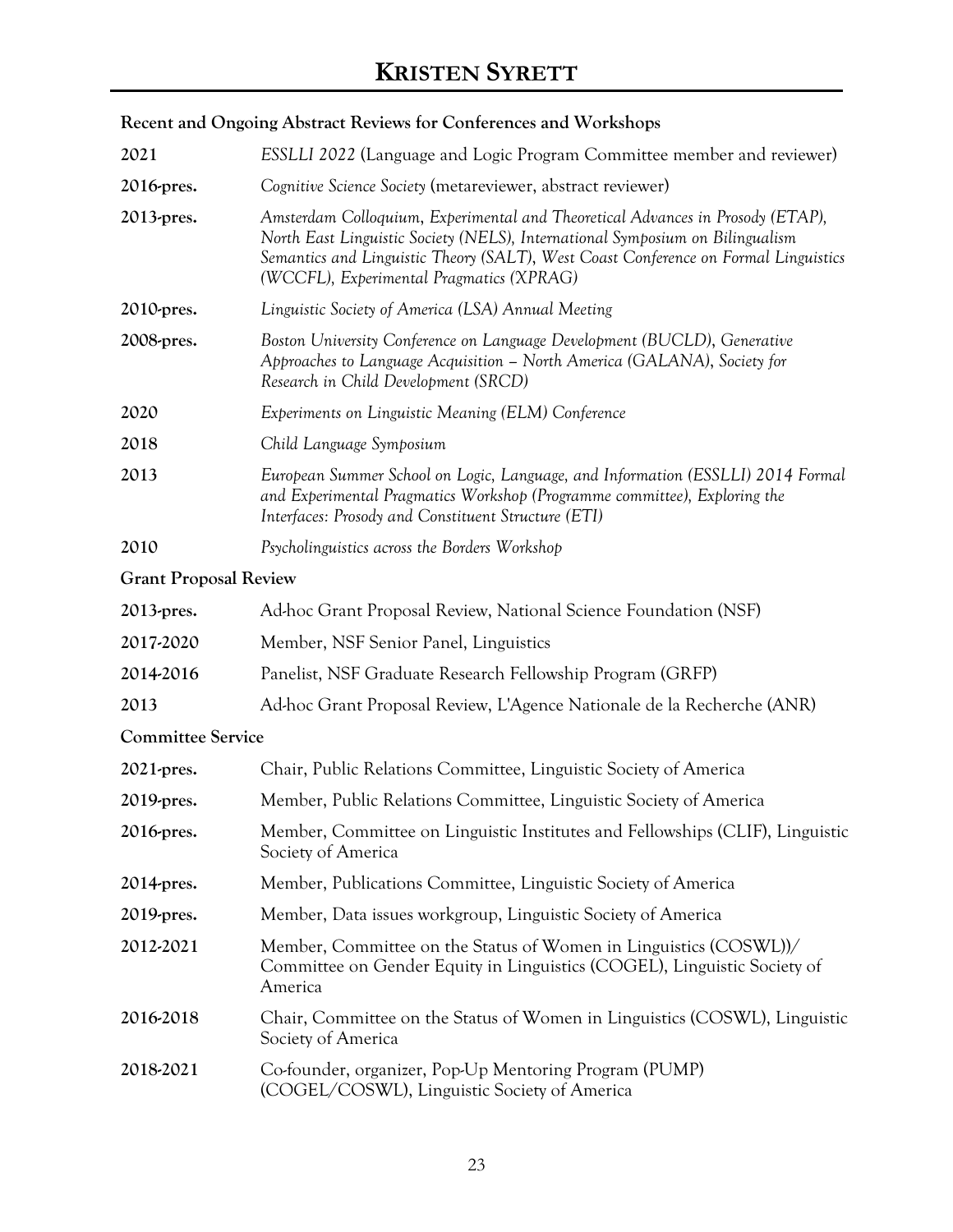| 2016-2020                                           | Member and LSA Liaison, Steering Committee, Semantics and Linguistic<br>Theory (SALT) conference                                  |
|-----------------------------------------------------|-----------------------------------------------------------------------------------------------------------------------------------|
| 2016                                                | Member, Search Committee, Editor, Language, Linguistic Society of America                                                         |
| 2013-2014                                           | Member, Strategic Planning Committee, Linguistic Society of America                                                               |
| 2011                                                | Session Chair, Acquisition of Syntax, Linguistic Society of America Annual<br>Meeting                                             |
| 2007-2010                                           | Member, Committee on Membership Services and Information Technology<br>(COMSIT), Linguistic Society of America                    |
| 2004-2005                                           | Member, Membership and Services Committee, Linguistic Society of America                                                          |
| 2005-2006                                           | Member, Information Technology Advisory Group (ITAG) Committee,<br>Linguistic Society of America (website design and development) |
| 2003-2005                                           | Student Representative and Voting Member, Executive Committee, Linguistic<br>Society of America                                   |
| Other                                               |                                                                                                                                   |
| 2020-pres.                                          | Participant, BUCLD Developmental Researchers Network Assistant-Associate<br>Women's Mentoring Program                             |
| <b>Service to Rutgers University</b>                |                                                                                                                                   |
| 2021-2022                                           | Member, University Academic Master Plan Committee (Workgroup: Inclusive<br>Pedagogy and Student Experience)                       |
| 2019-pres.                                          | Member, Language Engagement Project Steering Committee<br>Chair, Research Advisory Committee, 2019-2020                           |
| 2019-pres.                                          | Member, SAS Committee on Appointments and Promotions                                                                              |
| 2019-pres.                                          | Member, Aresty Research Center Advisory Council                                                                                   |
| 2020                                                | Member and reviewer, University Research Council                                                                                  |
| 2020-2021                                           | Member, Academic Standing and Appeals Committee                                                                                   |
| 2013-pres.                                          | Mentor, SAS Honors Program                                                                                                        |
| 2021-2022,<br>2020-2021,<br>2019-2020,<br>2016-2017 | Faculty Advisor, Undergraduate Peer Instructor, FIGS program                                                                      |
| 2020-2021                                           | Participant, Faculty Learning Community: Undergraduate Leaders                                                                    |
| 2019-2020                                           | Facilitator, Faculty Learning Community: Writing in the Disciplines                                                               |
| 2020                                                | Mentor to Undergraduate Research Assistant, Introduction to Scientific<br>Research, Project SUPER, Douglass College               |
| 2018-2020                                           | Member, Committee on Responsible Conduct and Professionalism in<br>Graduate Education, The Graduate School (by selection)         |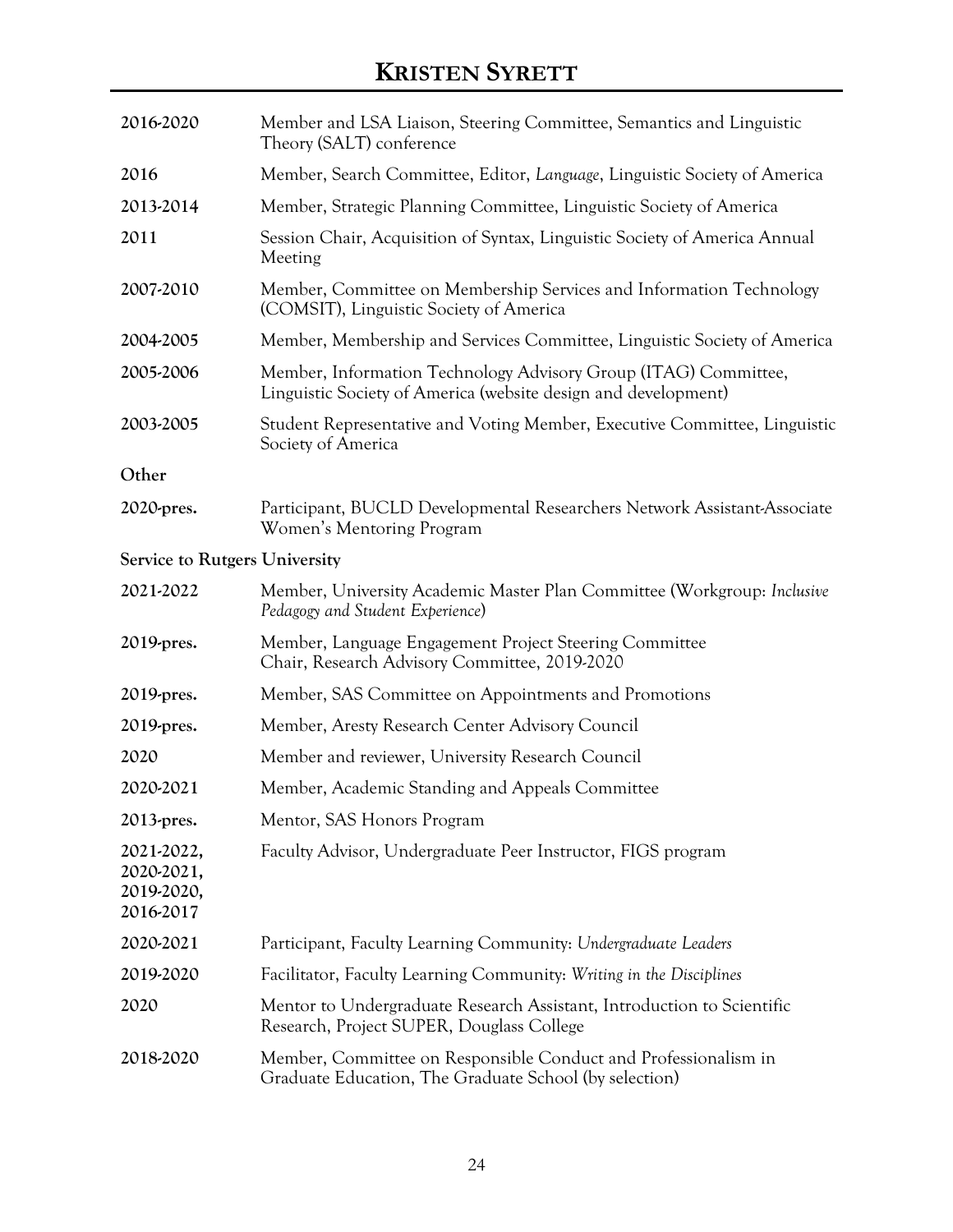| 2019             | Member, Faculty Mentoring committee, Psychology                                                                                                                                                                                                                                                              |
|------------------|--------------------------------------------------------------------------------------------------------------------------------------------------------------------------------------------------------------------------------------------------------------------------------------------------------------|
| 2018-2019        | Participant (by selection), Rutgers Connection Network Mentoring Program<br>(Mentee)                                                                                                                                                                                                                         |
| 2015-2016        | Member, Organizing and Program Committees, North American Summer School<br>on Logic, Language, and Information (NASSLLI) hosted by Rutgers University                                                                                                                                                        |
| 2012-2014        | Aresty Research Center Faculty Review Board                                                                                                                                                                                                                                                                  |
| 2007-2008        | Mentor to an Undergraduate Research Assistant, Introduction to Scientific<br>Research, Douglass College                                                                                                                                                                                                      |
|                  | Service to the Center for Cognitive Science (RuCCS)                                                                                                                                                                                                                                                          |
| 2015-2021        | Member (by election, two 3-year terms), Advisory Committee                                                                                                                                                                                                                                                   |
| 2011-pres.       | Member, Executive Committee                                                                                                                                                                                                                                                                                  |
| Spring 2018      | Lead Organizer, Workshop: Current Investigations in Bilingualism                                                                                                                                                                                                                                             |
| 2015             | Member, By-Laws Committee                                                                                                                                                                                                                                                                                    |
|                  | Service to the Department of Linguistics                                                                                                                                                                                                                                                                     |
| Spr 2021-pres.   | Chair, NELS 2021 Organizing Committee                                                                                                                                                                                                                                                                        |
| Spr 2019-pres.   | Undergraduate Program Director                                                                                                                                                                                                                                                                               |
|                  | Initiatives: UnderLING-GradLING Mentoring, Alumni Career Panel, Faculty<br>Q&A Panel, Undergraduate Celebration and Presentation Assessment, Cheers<br>with the UPD, Live Chats, regular Pedagogical workshops (in coordination with<br>Crystal Akers as lead)<br>Chair, Curriculum and Assessment Committee |
| 2019-2020        | Co-Chair, Job Search Committee (Semantics)                                                                                                                                                                                                                                                                   |
| 2020             | Co-Chair, Job Search Committee (NTT Assistant Professor)                                                                                                                                                                                                                                                     |
| 2019             | Chair, Job Search Committee (Semantics, visiting position)                                                                                                                                                                                                                                                   |
| 2018-pres.       | Mentor, Linguistics faculty junior members                                                                                                                                                                                                                                                                   |
| 2017-2018        | Chair, Job Search Committee (Semantics)                                                                                                                                                                                                                                                                      |
| 2017-2018        | Member, Job Search Committee (Open Area, Senior)                                                                                                                                                                                                                                                             |
| <b>Fall 2017</b> | Co-organizer (with Jane Grimshaw), Workshop: Word Learning and Linguistic<br>Theory                                                                                                                                                                                                                          |
| 2015-2019        | Member, Curriculum and Program Assessment Committee                                                                                                                                                                                                                                                          |
| 2015-2019        | Faculty Advisor, Department of Linguistics table at Annual Rutgers Day                                                                                                                                                                                                                                       |
| 2015-2016        | Member, Job Search Committee (Phonology)                                                                                                                                                                                                                                                                     |
| Spr. 2017        | <b>Acting Graduate Program Director</b>                                                                                                                                                                                                                                                                      |
| 2014             | Chair, Organizing Committee, MACSIM IV regional semantics conference<br>hosted by Rutgers University                                                                                                                                                                                                         |